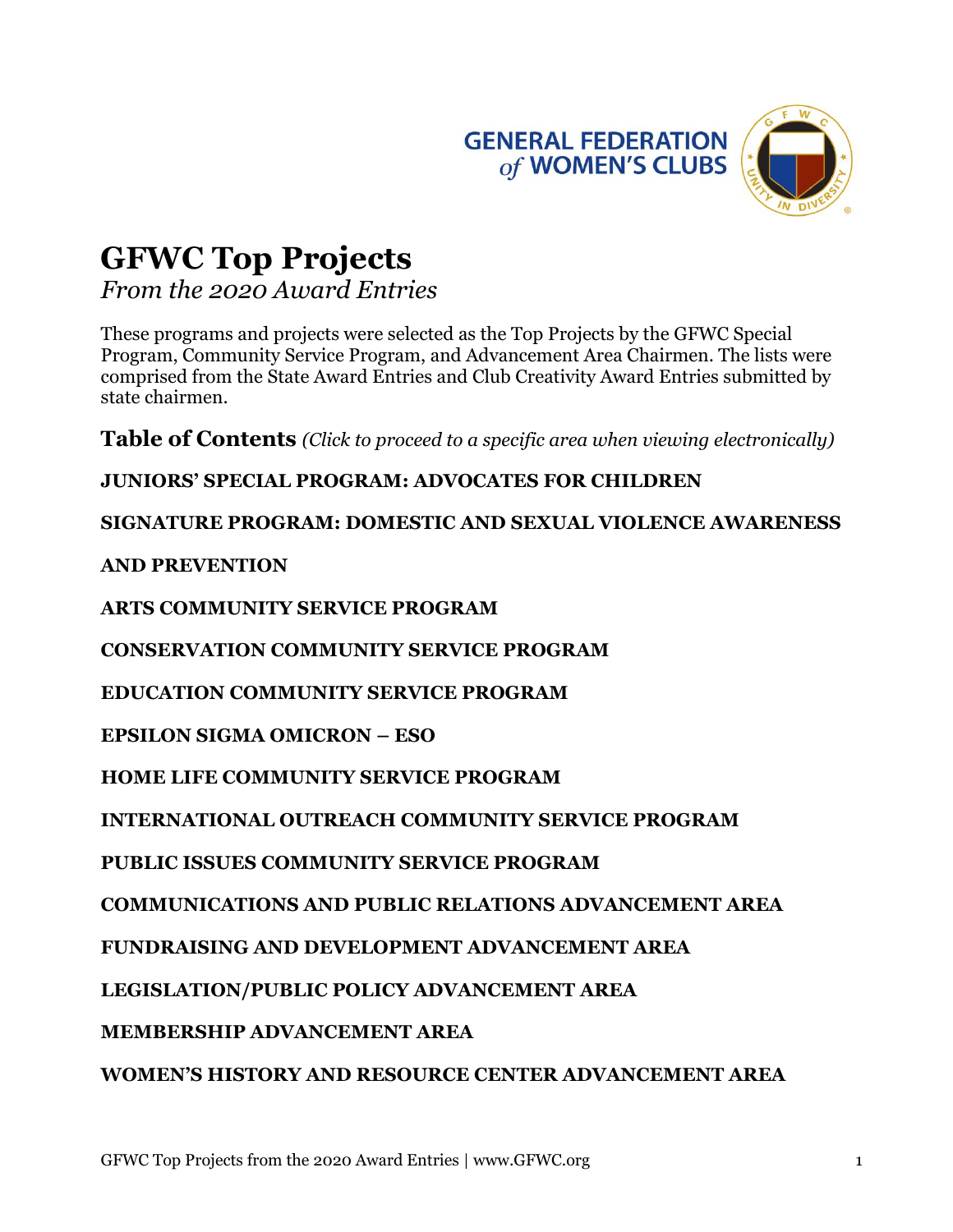

# **JUNIORS' SPECIAL PROGRAM: ADVOCATES FOR CHILDREN**

### **World's Largest Swim Lesson**

GFWC Junior Federated Woman's Club of Chester (VA) planned The World's Largest Swim Lesson and partnered with American Family Fitness in Colonial Heights, Virginia, to offer free swim lessons and CPR training for the community. The event was inspired by the rescue of a member's daughter from drowning in a neighborhood pool by another member. The club raised funds for additional free swim lesson packages through American Family Fitness that were raffled at the event.

### **Sensory Hallway**

GFWC Menominee Woman's Club (MI) created a sensory hallway to welcome students to school and to help students with emotions, excess energy, and positive imagery. Members and teachers placed decals on the floor as an obstacle course, then brightened the white walls by creating a mural that complemented the nature theme on the decals. Finally, colorful hands were painted at different levels on the walls where students could work off excess energy by doing hand push-ups.

### **Peyton Heart Project-Suicide Awareness**

GFWC Prairie State Woman's Club (IL) members crocheted 3,000 hearts with quotes on each to support the Peyton Heart Project (PHP), an effort that aims to end bullying and the stigma surrounding mental health issues by giving out handmade hearts representing those lost to suicide. Peyton Hearts were given out at the GFWC Illinois Convention welcome table and distributed to teens and churches. The PHP requested more hearts to help meet the demand. Clubwomen sent 1,500 more and collected yarn for the project.

## **Happy House Black History Program**

GFWC Newbern Woman's Club (TN) organized the first annual Black History Program for the Happy House in Newbern, which (in 1940) was the first Black school to provide after-school programs for low-income children. The program celebrated local Black History leaders and taught children about African American history, the history of African dance, and African American artists such as famous singers and actors. Head wraps, sashes, decorations, and programs were given to guests.

## **Green Thumb Gardening Club**

GFWC Woman's Club of Vista (CA) provided nutrition education by participating with and supporting the efforts of a gardening club working with elementary school children. Meetings were held at a local elementary school multiple times a year. Students participated in hands-on activities focused on nutrition, gardening, composting, and food preparation. Students also created nutrition signs for the garden and served as tour guides, which provided opportunities to share their new knowledge with their classmates.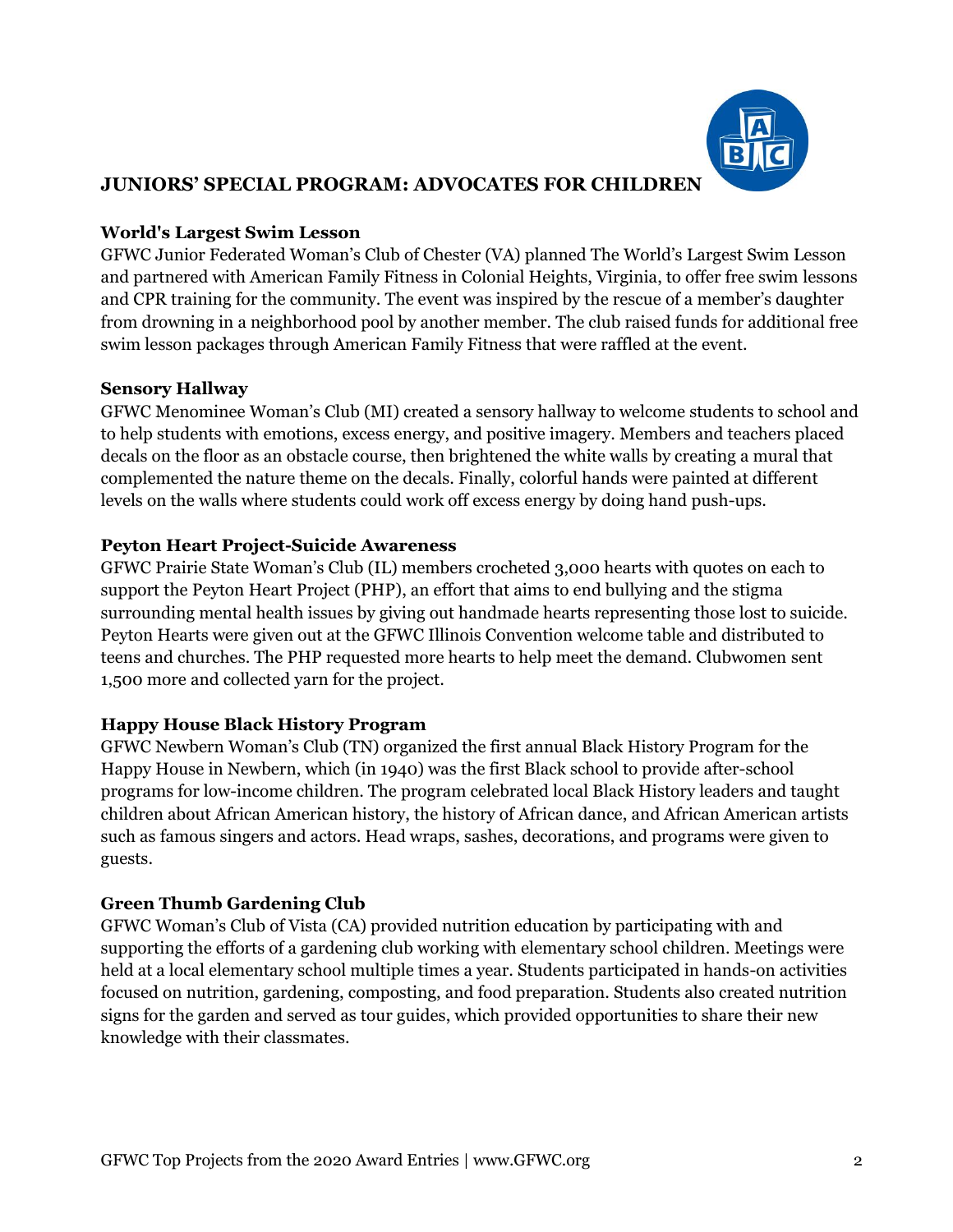## **Christmas for Mom**

GFWC Florentine Evening Club (MS) created an opportunity for children at the Center for Violence Protection to select a Christmas gift for their mother. The children were able to pick from a wide a variety of donated jewelry for the ideal gift.

### **St. Jude Dream Home**

GFWC Bluegrass Junior Woman's Club (KY) joined a local construction company that partnered with St. Jude to bring the St. Jude Dream Home Program to Lexington, Kentucky. Members sold raffle tickets at \$100 each for an opportunity to win the St. Jude Dream Home. Clubwomen handled correspondence with their community and St. Jude Children's Research Hospital including ticket retrieval, ticket processing, volunteer recruitment, and hosting Open Houses for the Dream Home with public tours.

### **Child Abuse and Neglect Awareness**

GFWC Mesquite Club of Las Vegas (NV) hosted their local Chief Deputy District Attorney from the Juvenile Division at their club meeting to present information about laws regarding the investigation of child abuse and neglect. Information was also shared highlighting remedies for child abuse and neglect such as parenting classes, anger management classes, and support from Child Protective Services. Members left the program aware that, when in doubt, always report.

### **Laundry Room Wash and Read—Promoting Literacy**

GFWC Boise Columbian Club (ID) collected children's books, labeled them with the name of the club, and then distributed them to low-income apartment complexes. The books were placed in the laundry rooms provided for residents. Children were encouraged to read while waiting for laundry or to borrow a book and return it.

#### **Purses for Preemies—Prematurity Awareness**

GFWC Charleston Junior Woman's Club (SC) collected gently used and new purses, handbags, and totes for a fundraiser with March of Dimes and the Medical University of South Carolina (MUSC). Purses were donated from club and community members. They were sold at the November MUSC Holiday Market as part of National Prematurity Awareness Month. Proceeds were donated to March of Dimes and the Neonatal Intensive Care Unit at the Medical University of South Carolina.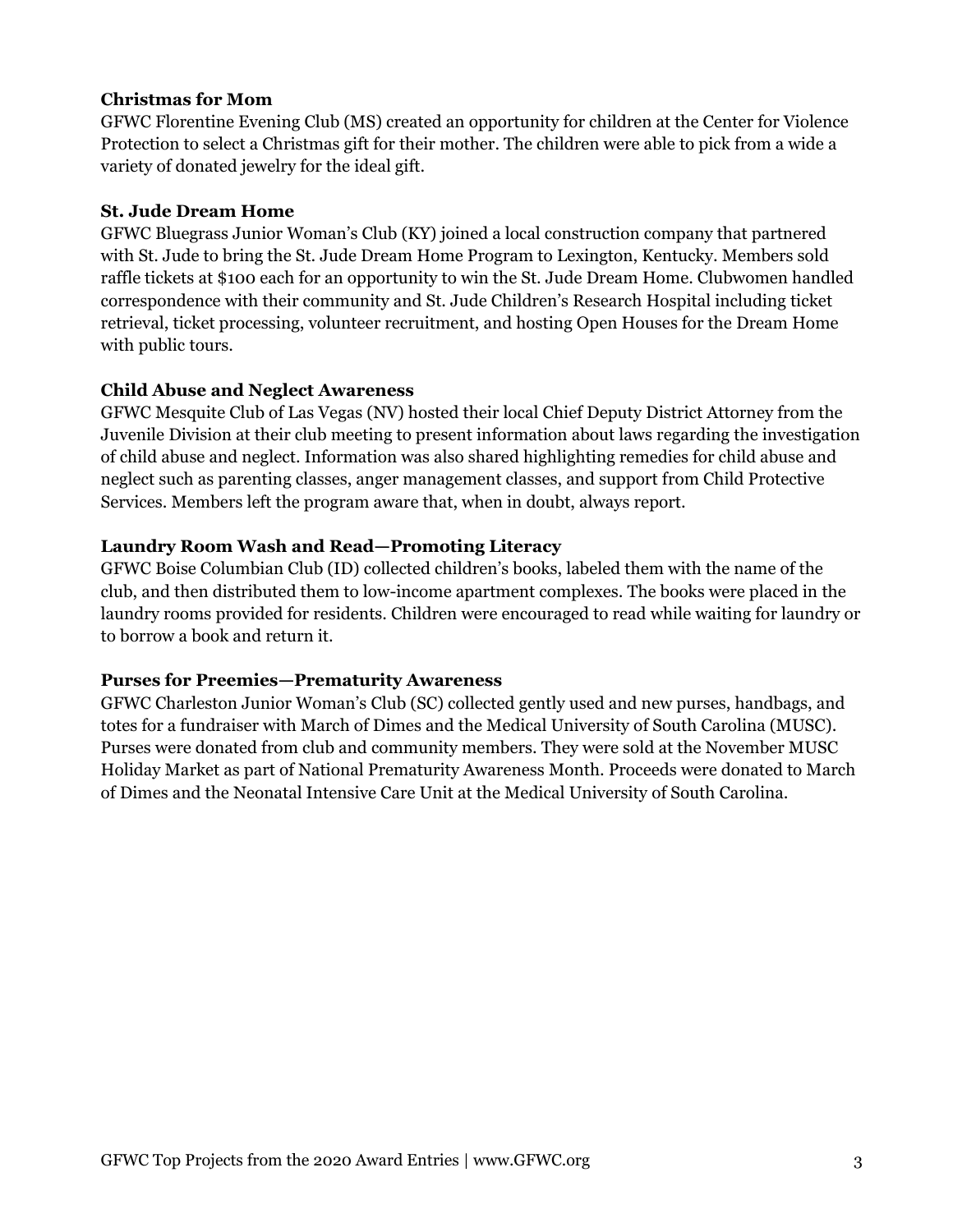

# **SIGNATURE PROGRAM: DOMESTIC AND SEXUAL VIOLENCE AWARENESS & PREVENTION**

#### **Wine, Women & Purses**

GFWC of Central Oregon conducted a Wine, Women & Purses domestic violence center fundraiser. The club enlisted help from the community and Chamber of Commerce for donations, sponsorships, and ticket sales. Members secured 37 "loaded" purses filled with items valued at \$50 or more that were then offered by silent or live auction. Members donated appetizers and desserts, while wine and beer were contributed by a winery and brewery. Shelter needs spurred bidders' participation in a "Raise the Paddle" that netted over \$10,000.

### **Benefit to Construct Domestic Violence Shelter**

GFWC North Myrtle Beach Woman's Club (SC) members helped plan and sponsor a benefit event, Carolina Music in the Park, to raise funds for the construction of a Horry County Domestic Violence Shelter. Previously, Myrtle Beach did not have a domestic violence shelter. Collaborating with city and county groups to raise necessary funds, the club designated \$20,000 to help sponsor the event. Multiple live country music entertainers participated in the ten-hour event and planners expected 8,000 to 10,000 attendees.

#### **Crisis Intervention Center Support**

GFWC Grundy Center Woman's Club (IA) invited Palermo Clovers members to join them for a presentation. A speaker from the Crisis Intervention Center, which serves victims of domestic violence and sexual assault, spoke to the clubwomen and 4-H members. The clubs made and donated bags to the Center that were created from washcloths and filled with basic essentials like toothpaste, toothbrush, comb, shampoo, conditioner, soap, and lotion.

#### **Angel Shots Need for Assistance**

GFWC Austintown Junior Woman's League (OH) educated five restaurant bartenders and servers about Angel Shots. Laminated reference sheets and business cards explaining Angel Shots were provided for distribution to female patrons. A guest having a bad first date could order an Angel Shot to signal the bartender/server of the need for assistance. Ordering an Angel Shot on the rocks or with lime signaled the guest needed serious assistance. Well-received, the club continued domestic violence awareness and prevention efforts.

#### **Support of Buffum Center**

GFWC Warwick Women's Club (RI) was recognized for 40 years involvement with the Elizabeth Buffum Center that serves the most vulnerable in their community. The Center was the club's Community Improvement Project and continues to be an important part of their club work. The club holds a permanent position on the Board of Directors and members serve on the fundraising committee, two subcommittees, and fulfill the annual holiday "wish list" of the Center's families.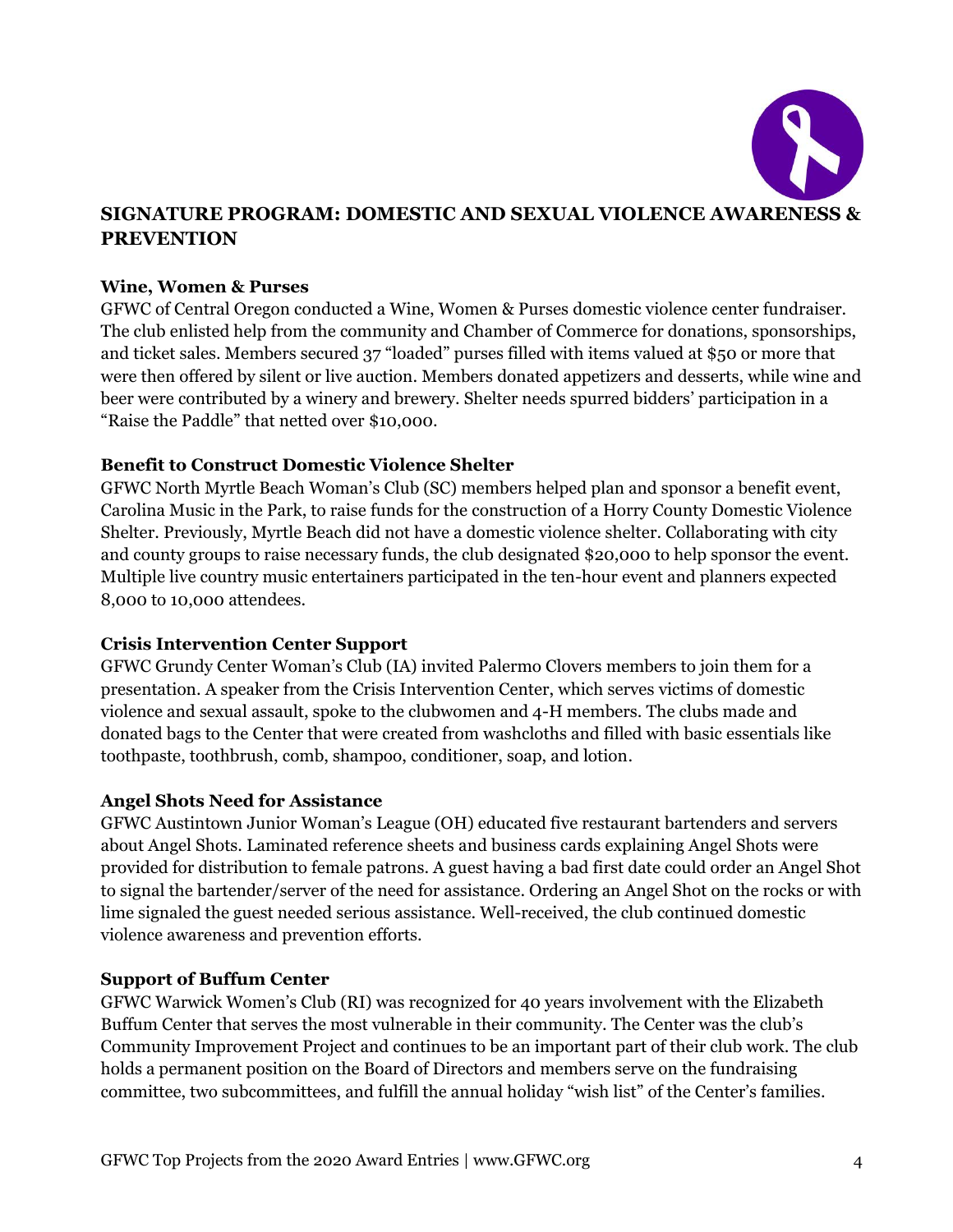## **Transitional Housing Apartment**

GFWC San Diego Woman's Club (CA) has sponsored a transitional housing complex apartment since 2004. The 25-member club furnished the apartment and provided food, paper products, and other items. As the family transitions out, they may take needed household items and furnishings as they settle into new housing. Members clean, refurnish, and replenish the apartment for the next family. They also give family members in the apartment three gifts from their wish list.

#### **Purple Power**

As the GFWC Illinois State Project, the state chairman adopted the Signature Program theme of Purple Power and sold purple awareness bracelets, held a purse raffle, and received donations from Districts and clubs to fund the Success for Survivors Scholarships. Clubs donated 70 purses used as state convention table decorations and donated them to shelters. Clubs were asked to prepare toiletry bags for men and teenage boys, children's backpacks or bags, elder abuse kits, and purses for women affected by domestic violence.

### **Rape Victims Clothing Closet**

GFWC Agawam Junior Woman's Club (MA) contacted the YMCA to offer assistance. The YMCA Director requested specific clothing for rape survivors. Victims must leave their own clothing at the hospital for forensic testing and need clothing to wear home. The club applied and received one of the GFWC MA Domestic Violence/Sexual Assault Awareness Grants for \$500. The grant, as well as member donations, were a tremendous help in restocking the YMCA clothing closet.

### **Go Forth with Confidence Scholarship**

As the GFWC New Hampshire State Project, the state chairman developed a Go Forth with Confidence Scholarship. The chairman presented the idea to the GFWC New Hampshire Executive Committee, Board of Directors, and then to the full membership. GFWC NH voted to put \$1000 in the state budget to start the scholarship fund. The scholarship was awarded to survivors going to a college, technical institute, trade school, or completing a certification.

#### **Elder Abuse**

As the GFWC Maine State Project, the state partnered with Maine's Council for Elder Abuse Prevention and Legal Services for the Elderly to raise awareness about elder abuse. The state chairman contacted both organizations and suggested they partner for a state-wide high school essay scholarship contest on elder abuse. The \$1000 scholarship was awarded on June 15, World Elder Abuse Awareness Day, at the State Capitol. There, the student author and recipient of the \$1000 scholarship read the winning essay.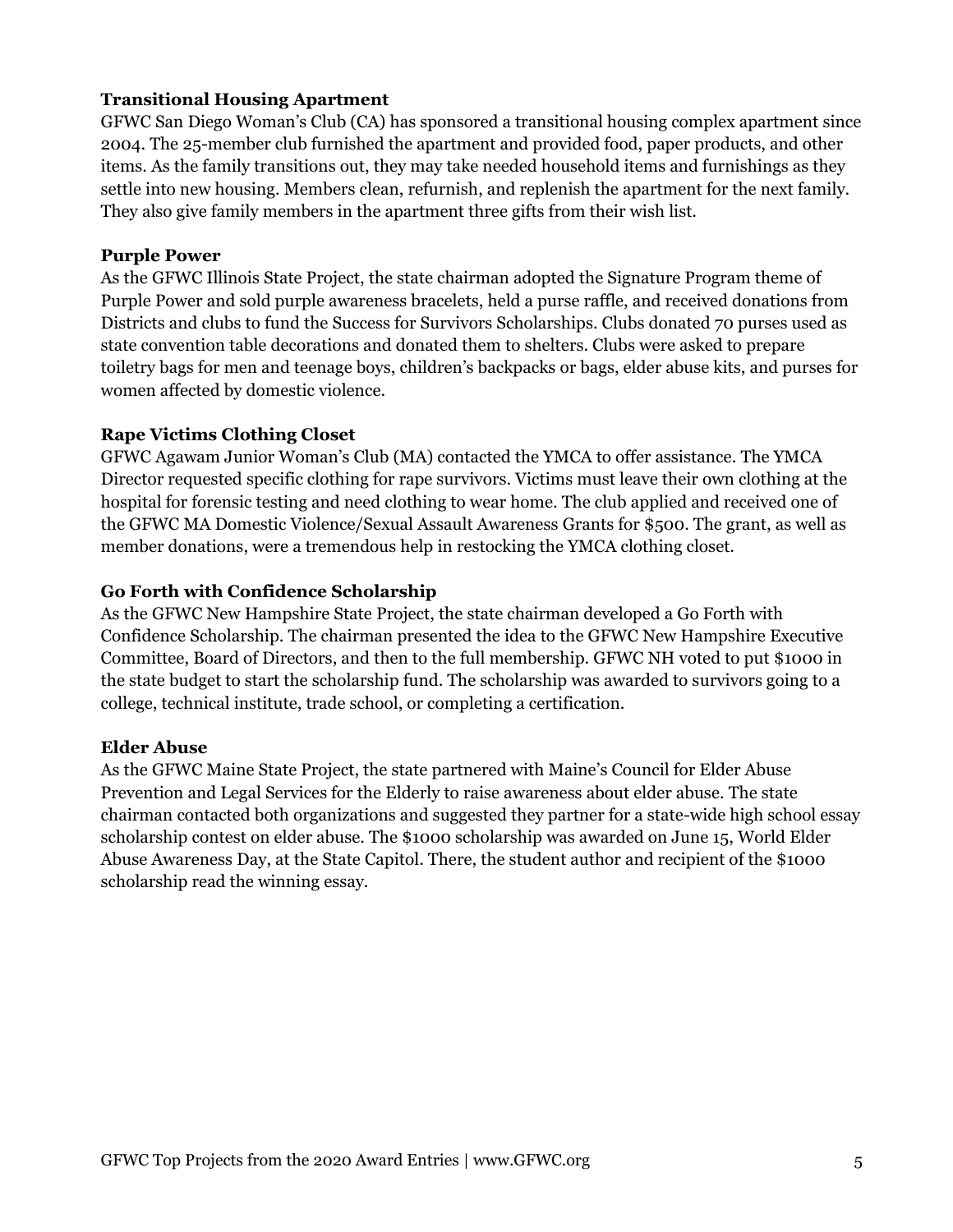

# **ARTS COMMUNITY SERVICE PROGRAM**

## **Musical Petting Zoo**

GFWC Woman's Club of Manassas, Inc. (VA) sponsored a musical presentation of "Peter and the Wolf" for third graders. Members provided the teachers with a CD and after learning the story and characters of the symphony, the club arranged a musical petting zoo with sixteen high school band members with instruments. Students visited each station where band members played their instrument and talked about their involvement with music.

### **Art History Teachers**

GFWC Zehlians of Thief River Falls (MN) worked with elementary schools to teach art history. Members divided fourth and fifth grade classes (five to six classes per grade with 25 to 30 students each) and taught four to five lessons throughout the year about well-known and modern artists. Students also had hands-on sculpting with Play-Doh or made chalk murals. Members coordinated lessons to prevent repetition, so every student studied eight to 10 artists.

### **Monetary Donations Create Music for Many**

GFWC Fort Benton Woman's Club (MT) donated \$1,500 to the high school band program for the repair of instruments. The new band director inherited many school-owned instruments that required repair before they could be used by students.

## **Fire Hydrant Make-Over**

GFWC Reynolds Woman's Club (GA) painted rusty-looking fire hydrants along the main streets like strawberries since Reynolds is the home of the Georgia Strawberry Festival. After discussing the project with the Mayor and Fire Chief, four designs were approved: Strawberry, Dalmatian, Bubble Gum Machine, and a Bookworm. Members scraped off old paint, cleaned and prepped with red base paint, and artistic members created the hydrants' new designs.

#### **Decorating the Dog**

GFWC Woman's Club of Clayton (NC) members transformed the community garden into Snoopy's Playground for holiday celebrations. Lights and holiday decorations surrounded the three-foot Snoopy flying his airplane (10 feet high with 20 feet wingspan) centerpiece, created from materials members had. The garden shed became Snoopy's doghouse with fire hydrants created from large garbage cans. The gazebo became a sleigh and cutouts of Snoopy and dog bones lined the fence surrounding the garden.

## **Designing Silk Scarves**

GFWC Twentieth Century Study Club of Midland (TX) members designed scarves for the women at Fairhaven, a center for survivors of abuse. White silk scarves were placed in plastic bags, water and various colored dyes were added to the bag, which were squeezed repeatedly. The scarves were removed and ironed resulting in a variety of beautiful, multi-colored scarves. When the scarves were delivered to Fairhaven, members also provided free manicures and pedicures for the women.

GFWC Top Projects from the 2020 Award Entries | www.GFWC.org 6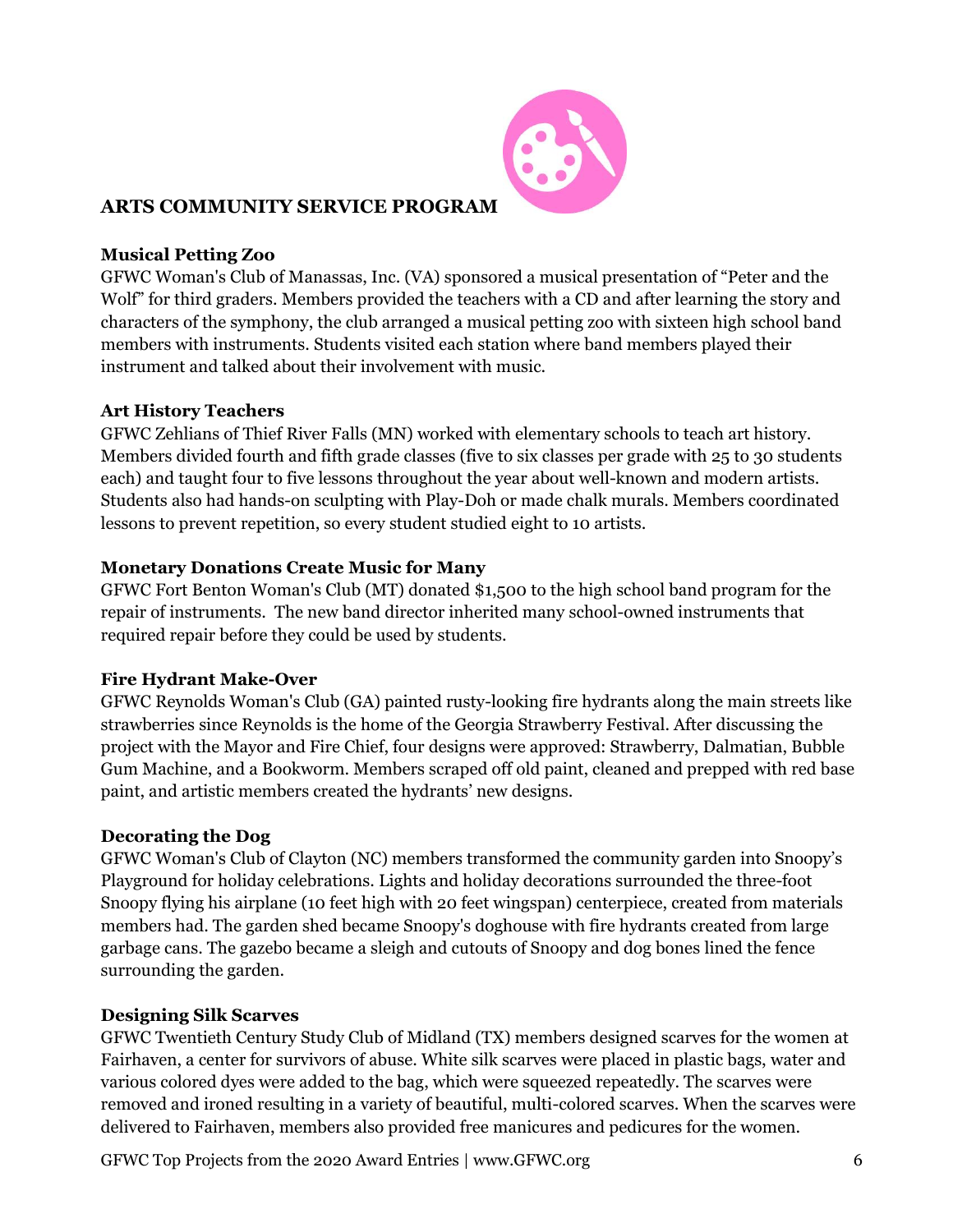#### **Theatre Performances for Pre-Schoolers**

GFWC Woman's Club of Colorado Springs (CO) partnered with the local theatre to provide theatrical performances for low income pre-school children. Members welcomed children, parents, and siblings and ushered them to their seats. For many children, it was their first theatre experience. Over 150 children enjoyed the summer and fall performances. After the show, the children were taken on-stage to meet the actors and ask questions.

### **Special Arts Festival**

GFWC Aiken Woman's Club (SC) has coordinated a Special Arts Festival in conjunction with South Carolina's Special Olympics Spring Games for 33 years. The festival offers hands-on art experiences for approximately 650 students with disabilities. Many of the participants are unable to compete in the Special Olympics games due to the nature of their disability. The club and three other organizations fund the festival, and over 20 organizations provide volunteer workers.

### **National Youth Art Month**

GFWC Stone's River Woman's Club (TN) commemorated National Youth Art Month with a variety of activities, including "Storybook Art," a crayon art show for second grade students who create covers of their favorite books; "Self Portraits," with fourth graders depicting themselves as animals; and "Picture This," a photography contest for eighth grade students. Entries were displayed at a club meeting, the local library, and with photographs in the local newspaper.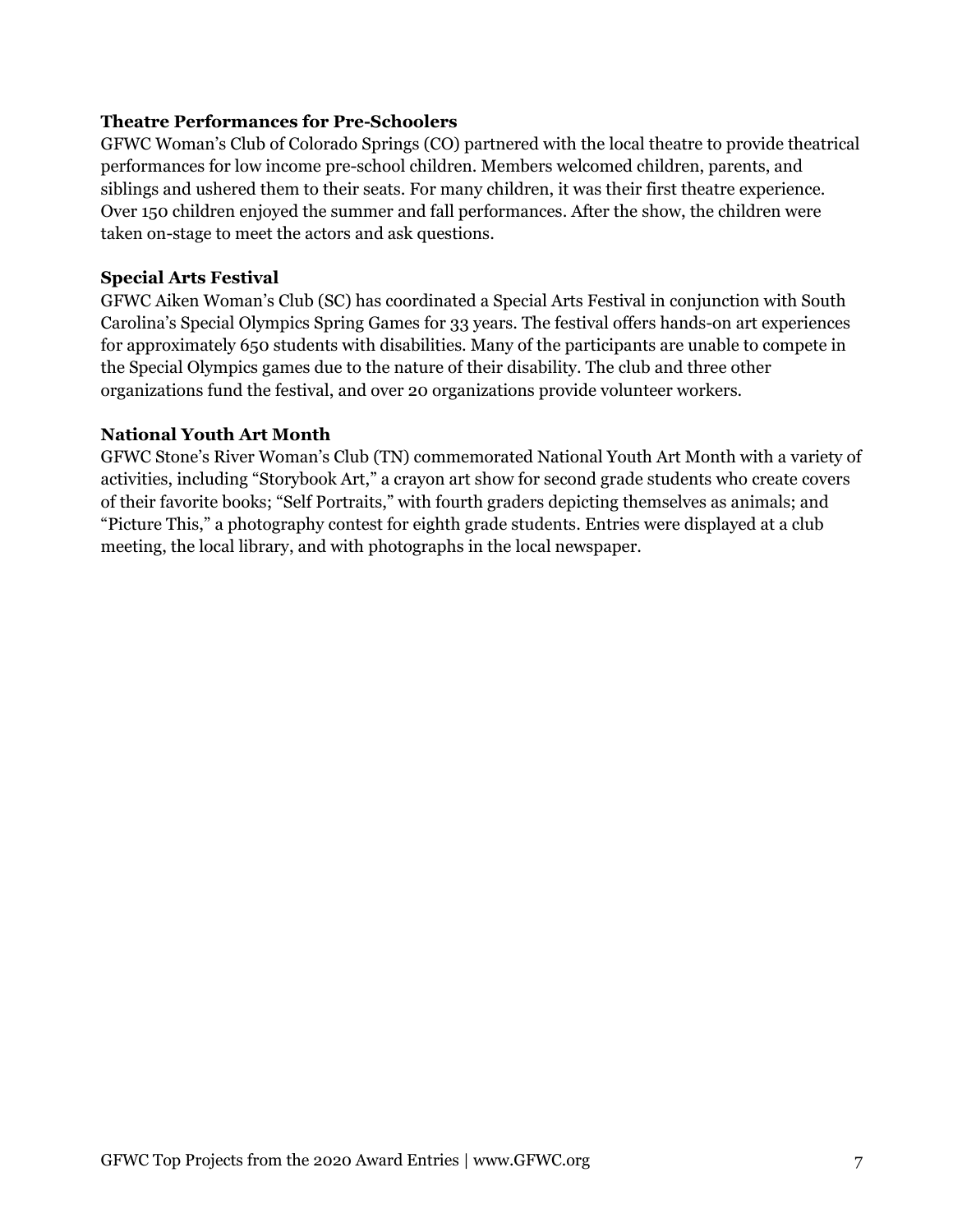

# **CONSERVATION COMMUNITY SERVICE PROJECT**

### **Tree-mendous**

GFWC Papillion Junior Woman's Club (NE) co-hosted the Papillion Arbor Day Celebration with the Papillion Tree Board. A poster contest was held for fourth grade students at the Papillion Schools with the theme, "Tree-mendous," to teach students the importance of trees. Over 100 posters were entered, and winners received prize money and took part in the Arbor Day celebration at the park. Gold shovels were used to help Tree Board Members plant the trees.

### **Repurposed Cards**

GFWC Tuesday Club of Columbia (MO) members met one or two times each month to create repurposed cards from discarded greeting cards, magazines, and calendars. The greeting cards were cut up and the magazines and calendars were used for punched out shapes (flowers, leaves, butterflies, snowflakes, etc.), which were glued onto card stock to create the cards. A total of 1,929 cards were made and given to six agencies to distribute.

### **Green Partner**

GFWC Woman's Club of Smithfield (VA) members took GFWC Conservation guidelines to heart and became the first civic club in their town to be recognized by the State of Virginia as a Virginia Green Partner in 2019. This was obtained when the club pledged to have "green" meetings, recycling, bringing their own cups to meetings instead of using plastic, and utilizing email rather than paper newsletters.

## **Earth Day Litter Pick Up and Beautification Day**

GFWC Fuquay Varina Junior Woman's Club (NC) celebrated Earth Day with an event titled, "Clean the Quay." The event was publicized through their website, social media, and word of mouth. Club members and volunteers walked over two miles of road frontage to collect trash and recyclables. Over 12 trash bags were filled with litter from their watershed and creek system. Gloves, vests, and bright pink FVJWC shirts were worn for safety.

## **Discovery Garden**

GFWC Hollidaysburg Area Women's Club (PA) volunteered for weekly maintenance tasks and with the annual plant sale at the Discovery Gardens, a non-profit, 14,000 square yard handicap-accessible community garden in Legion Memorial Park in Hollidaysburg, PA. In the spring, members conducted garden tours and planted annuals with elementary school students. The garden tour taught children about the fragile nature of ecosystems and instilled respect and appreciation for the garden.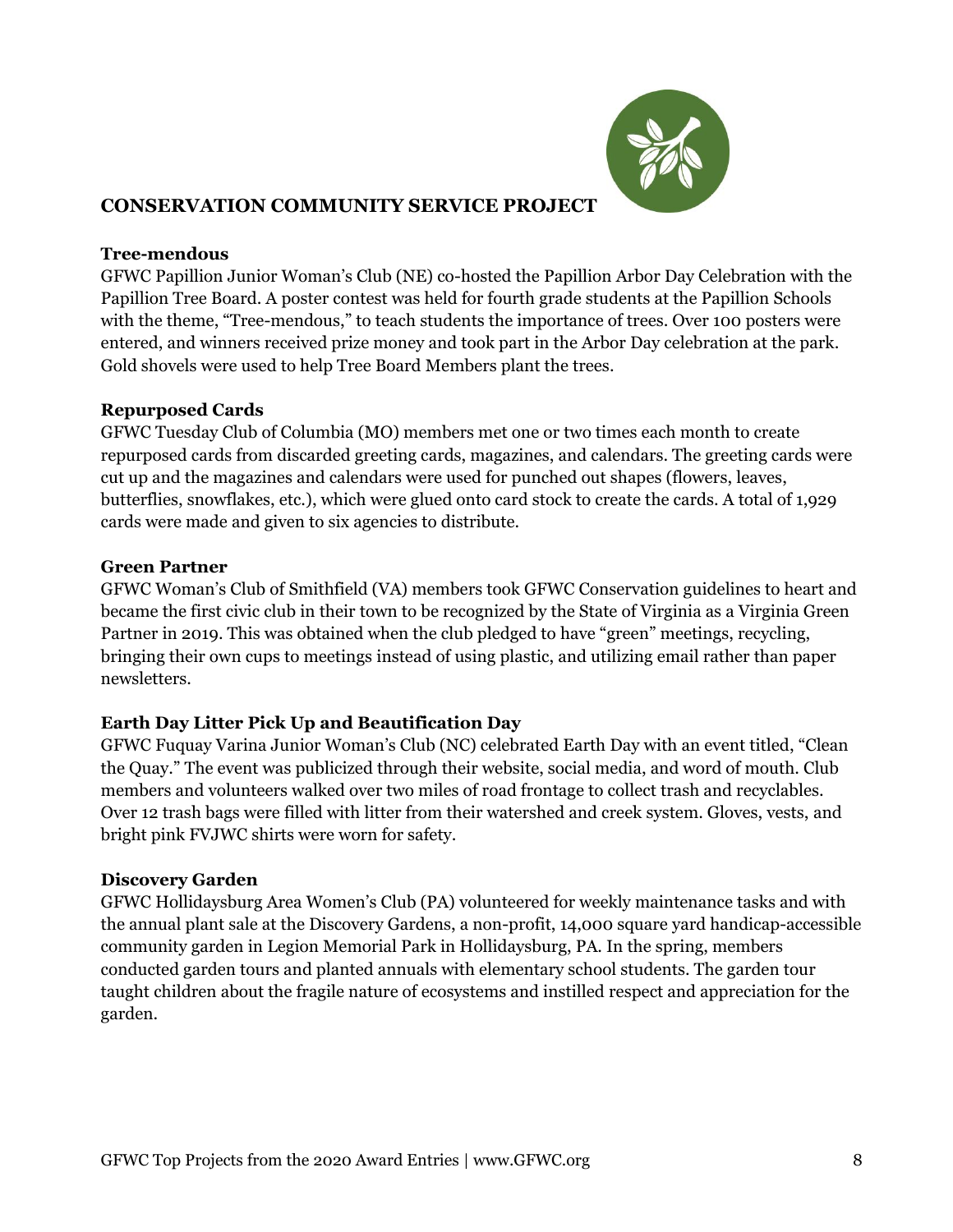## **Ribbon of Love Garden**

GFWC Benton Woman's Club (KY) members worked on planting a Ribbon of Love Garden in the Benton Plaza area to raise awareness about breast cancer and to honor survivors. All the flowers placed in the garden were in hues of pink and white. The club members spent many hours planting, watering, and maintaining flowers through the summer (May through September).

## **It's Spring Story and Craft Hour**

GFWC Les Dames de Gueydan (LA) co-sponsored an "It's Spring" story and craft hour at the Gueydan Public Library. A spring story was read and then a creative spring craft was completed. The children were also given packets of Morning Glory seeds to plant at home as a gift from the club. A fitting Chinese proverb, "all the flowers of all tomorrows are the seeds of today," complemented each packet of seeds.

## **Laundromat Library Program**

GFWC Bristol County Women's Club (RI) recycled and reused books for the Laundromat Library Program. Gently used books were recycled in eight laundromats in Bristol, East Providence, and Riverside, RI. The laundromats were given at least 12 books every month and readers could take books home or share them while using the laundromats. The program reduces the volume of books in landfills and recycles them to those who need and enjoy them.

# **Used Sneaker and Shoe Collection**

GFWC Wilbraham Junior Women's Club (MA) reached out to the community and high school Cross Country Track Team to collect used sneakers and shoes. The collection was advertised in the local paper and drop off bins were placed throughout town. Shoes that could be recycled were brought to Nike for their Reuse-A-Shoe Campaign while those that could be reused were given to the Soles4Souls Campaign. Over 300 pairs of shoes/sneakers were collected.

## **Recycle Crafts Night**

GFWC Gulf Shores Woman's Club (AL) held a Recycle Crafts Night to make fun Christmas decorations and ornaments using recycled items. Decorations and ornaments were made using paint, paper, wine corks, jars, styrofoam, glue guns, staple guns, and various other items. The event gave members an opportunity to be creative with items that might otherwise have been thrown away while having fun and being creative.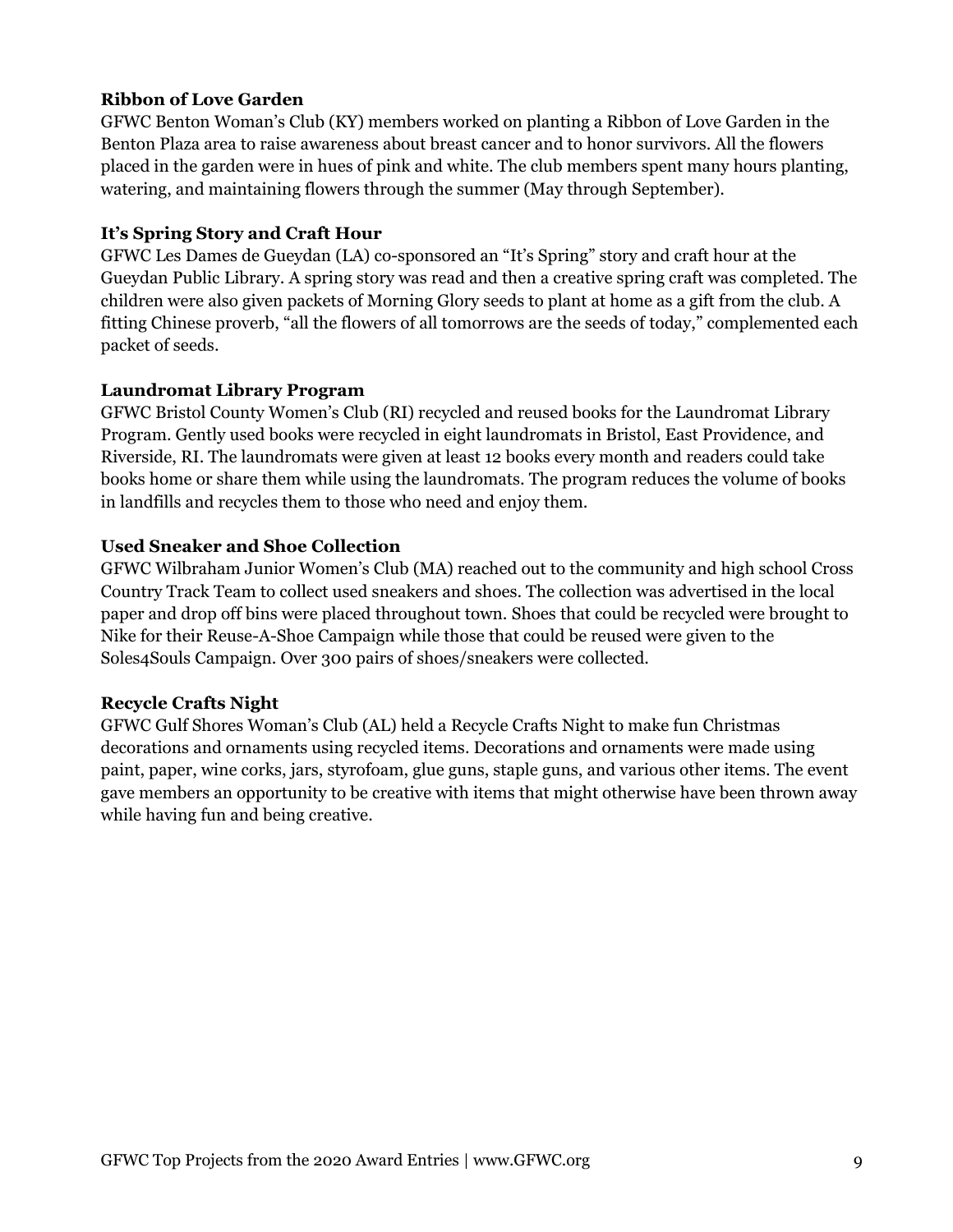

# **EDUCATION COMMUNITY SERVICE PROGRAM**

## **Children's Activity Kits**

GFWC Hudson Woman's Club (NH) created themed activity kits for their local library children's room. The kits include books, puzzles, worksheets, and crafts. Members created a kit around the Woman's History theme this year. This kit contained books, posters, and memorabilia related to the vital role women have played in the development of our nation. Once bags were completed, citizens were able to borrow them from the library.

## **Reality Store**

GFWC Chesterton Woman's Club (IN) conducted the Reality Store Program for Duneland School System eighth graders. Students were given a predetermined salary they could earn in their profession at age 28. During the Reality Store they visited tables where they paid expenses such as taxes, housing, childcare, utilities, etc. Some ended in bankruptcy, while others had money left over. Reality Store connected classroom, career, and family expectations that mirrored real life scenarios.

## **Chair—ity Auction**

GFWC Thomaston Woman's Club (CT) held a creative fundraiser for their scholarship fund. They began by acquiring chairs through tag sales and donations. Then, they found community residents who were interested in designing a decorative chair. Six chairs, two rockers, one piano bench, one child's antique bench, and one stool were painted and displayed in various businesses throughout town, which generated a lot of interest for bidding on these items at auction.

# **Snuggle Bug Reading Club**

GFWC Parkersburg Woman's Club (WV) coordinated Snuggle Bug Reading Clubs for several secondgrade classrooms in the county school system. Each student received a tote bag, three or four books, a soft fleece blanket, and a flashlight, so they could continue to read at home. During the initial meeting, members read stories, and then students were given their new supplies and encouraged to read under their blankets with the aid of the flashlight.

# **Adult Literacy Fundraiser**

GFWC Junior Woman's Department (TX) directed a scrabble tournament to raise \$20,000 to provide help with an adult literacy effort. Club members participated in checking-in members, monitoring tables, keeping score, and providing food and beverages. The effort aided local adults who wanted to improve reading, writing, and English-speaking skills, and assisted those who want to earn a GED.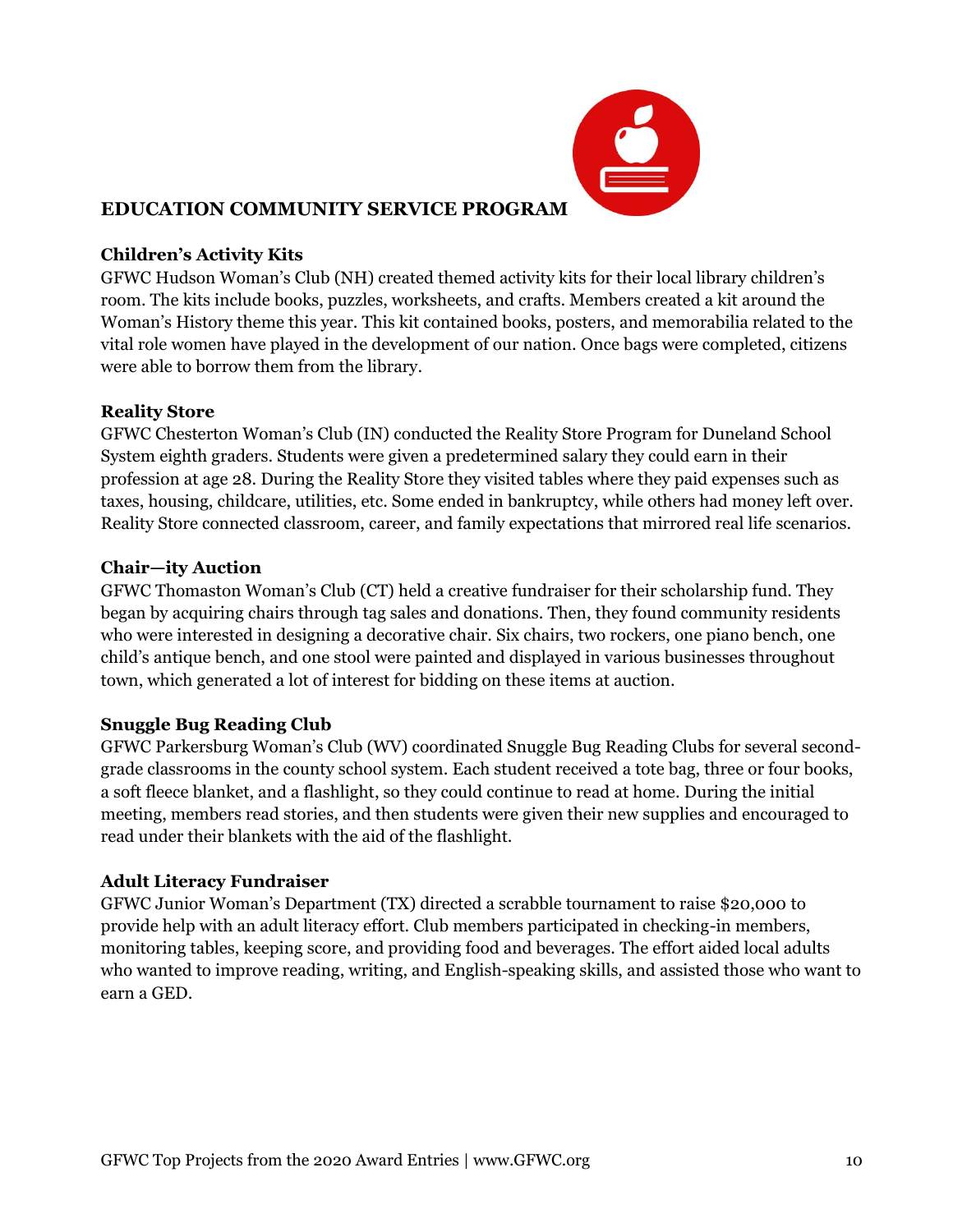## **Great Seal of the United States**

GFWC Suburban Woman's Club of Lexington (KY) led a program on the Great Seal of the United States that was presented to fifth graders. The one-hour educational session was held over a two-day period. Discussion included the use of particular symbols, the reasons for choosing them, and citizenship. Students received a packet that included puzzles, word fill-ins, and terms pertaining to the Seal, plus an uncirculated one-dollar bill with the seal printed on the back.

## **Reading Party**

GFWC Atlanta Woman's Club (GA) members volunteered every month at the Atlanta Reading Center's Reading Party. During the hour-long party, children gathered in a circle, introduced themselves, and were paired with a volunteer who shared a story. They enjoyed a healthy snack and selected a book to take home. With books in hand, they rejoined the circle where each received pajamas and applause. Background checks were a required component of volunteering.

### **Spelling Bee & Literacy**

GFWC Boys Charity Group (NJ), is a unique club of 18 young males. They each took on a specific role for their annual spelling bee fundraiser, including set-up, clean-up, consolation prize presenter, door prize organizer, registration, flyer designer, and refreshment coordinator. Overall, they raised \$175.00 for literacy charities. They purchased books at a book sale and donated them to a school in need. The remaining money was used to buy school supplies during the club's annual backpack drive.

## **FLOW—Free Little Library on Wheels**

GFWC Woman's Club of Panama City (FL) sponsored a Free Little Library on Wheels that traveled throughout Bay County offering free books to schools and the community. Many community libraries were decimated by Hurricane Michael, and this library on wheels helped restore books and reading in the area. Better World Books donated a semi-truck load of 20,000 books. Members sorted, categorized, and re-packaged these books for the FLOW van that holds about 500 books. Children received one-three books each.

#### **Rainbow Factory**

GFWC Woman's Club of Elkins (WV) supported an arts field trip for 27 special education students with a project known as the Rainbow Factory. The Community Arts Center provided space and helped with materials, the school district arranged transportation and communication, and the club assisted with art activities and provided food and drinks. The students benefited from this opportunity to explore freedom of expression in a stress-free environment.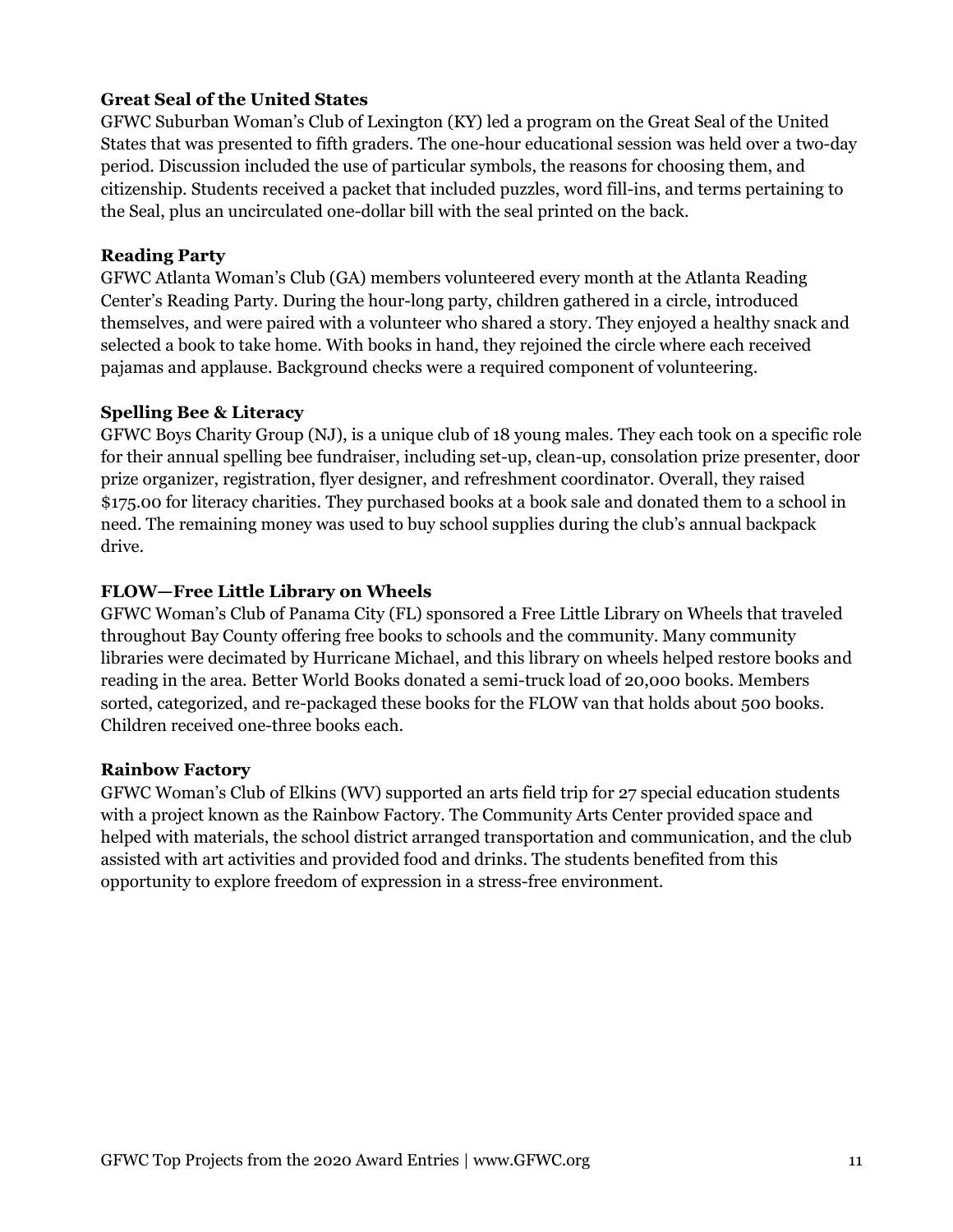# **EPSILON SIGMA OMICRON – ESO**

### **Book Club in the Park**

GFWC Capital Woman's Club (WA) met during the summer at the park for Music in the Park. It created a nice atmosphere for visiting, bonding, and discussing all the books members read since their last meeting. During winter months, they met at different restaurants. They learned many interesting facts about the Appalachian and Pacific Crest Trails, U.S. Presidents and their families, and various other topics.

### **Book Nook at Food Pantry**

GFWC Tuesday Club of Columbia (MO) maintained the Book Nook at their local food pantry. Children were encouraged to visit the Book Nook while their parents shopped at the pantry. Members go twice a week to restock books on shelves and clean and tidy the nook. Children could take a book with them when they visited. All books were donated by members. This project is the work of 18 ESO club members.

### **Dr. Seuss Books and T-shirts**

GFWC New Mexico (NM) Epsilon Sigma Omicron chairman established a competition for members to decorate a child's t-shirt with a Dr. Seuss or other book theme. All materials were washable. Each t-shirt and a Dr. Seuss book were donated to a domestic violence shelter. This proved to be such a popular idea that a college work study group asked if they could join, so the contest was opened for two categories—GFWC and others with a creative desire.

#### **Dr. Seuss Birthday Celebration**

GFWC Village Improvement Association Federated Woman's Club (FL) joined forces with the Early Learning Coalition of North Florida to celebrate Dr. Seuss' Birthday with four special reading and art programs at two local daycare centers. One member volunteered to be the Cat in the Hat.

#### **State Convention Book Exchange**

GFWC Ohio Federation of Woman's Club's (OH) ESO chapter held a book exchange at their state convention. Clubwomen wrote down their favorite book that they had read the past year on a white card. A new ESO reading list was prepared from those cards after the convention. Books were also exchanged, and if a member did not bring a book, the state chairman brought one for her! Over 45 women participated.

## **Reading with the President**

GFWC Batesville Woman's Club (MS) members created a blog on Facebook based on the GFWC Mississippi President's "Reading with the President" ESO project. The blog gave state clubwomen a forum to discuss the monthly President's Picks, as well as an opportunity to discuss themes of the book and to suggest books as companions to the current reading selection.

## **Sesquicentennial Literary Event**

GFWC Woman's Club of Clayton (NC) hosted a Sesquicentennial Literary event which brought Scott Mason, the Tar Heel Traveler, to present his latest book and speak on his travel experiences in North Carolina. The ESO group designed a bookmark to note the 100-year anniversary of the club and the Sesquicentennial of Clayton. Each attendee received a bookmark and the tables were decorated with books.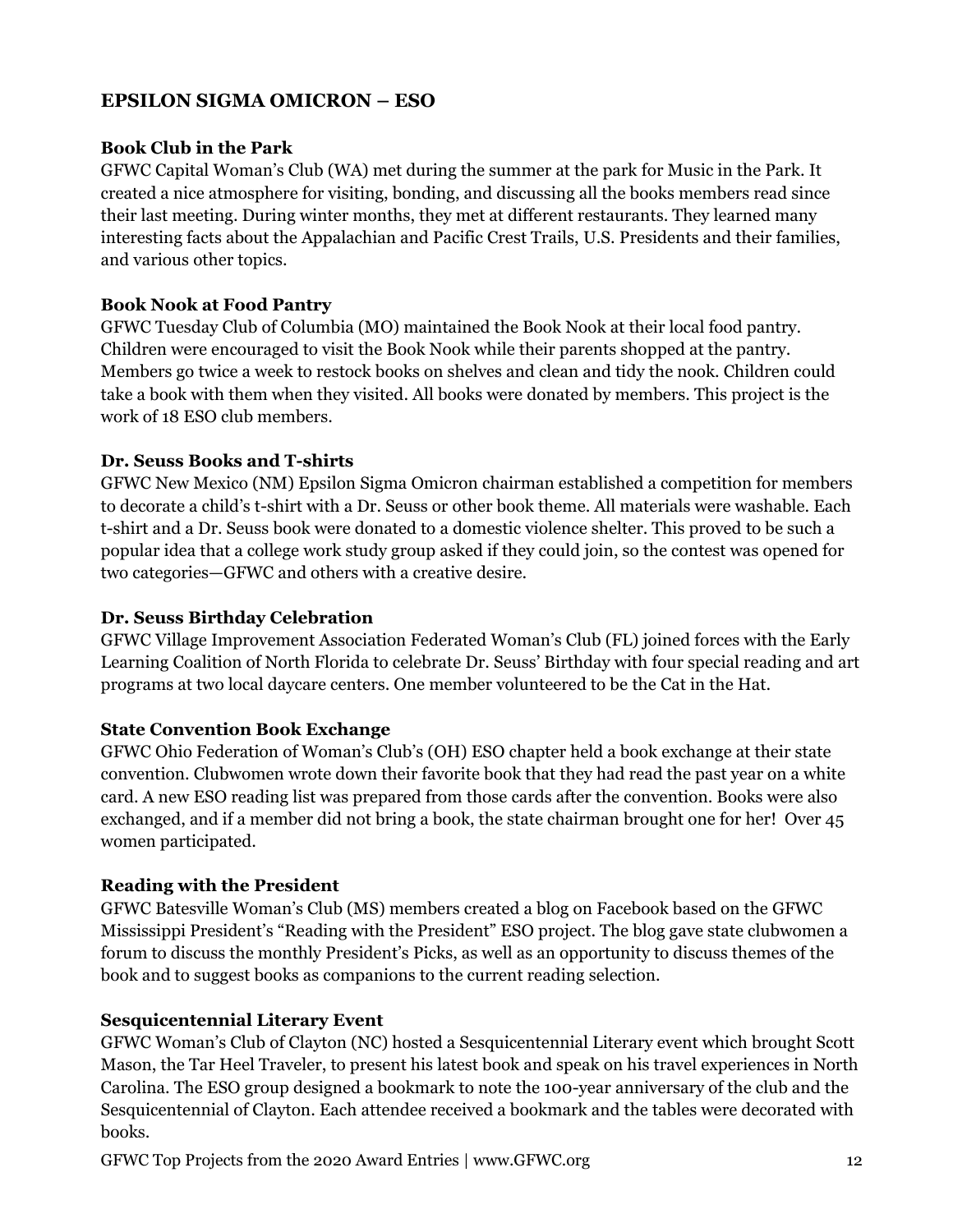## **Interactive Story Time at Local Nursery**

GFWC Tracy Woman's Club's (CA) ESO group hosted an interactive story time at Tracy's Nursery and Garden Center. Books were read to groups of 12 children and their adult family members. Songs accompanied by a club member and a variety of interactive books and puppets kept the children, ages three to seven years, engaged during the reading sessions.

## **Book Clubs at Dairy Queen**

GFWC Woman's Club of Rio Grande City (TX) and the GFWC Florence J. Scott Study Club (TX) continued their mutual tradition of meeting the second day of each month at the local Dairy Queen to discuss titles, exchange ideas, and write ESO book reports. Drinking Texas Blizzards is an essential element of the friendly and productive monthly gatherings of two South Texas clubs.

### **Trip to Author's State Park**

GFWC Orange Park Woman's Club (FL) ESO members read *History of Tea* before attending a sister club's anniversary tea. Next, they read *Cross Creek*, a memoir of Marjorie Kinnan Rawlings, author of *The Yearling,* and later took a day trip to the state park named for her. The park includes the author's restored home, which is a prime example of "Florida cracker architecture," a vernacular style suited to Florida climate that was popular from the 1860s to the 1930s.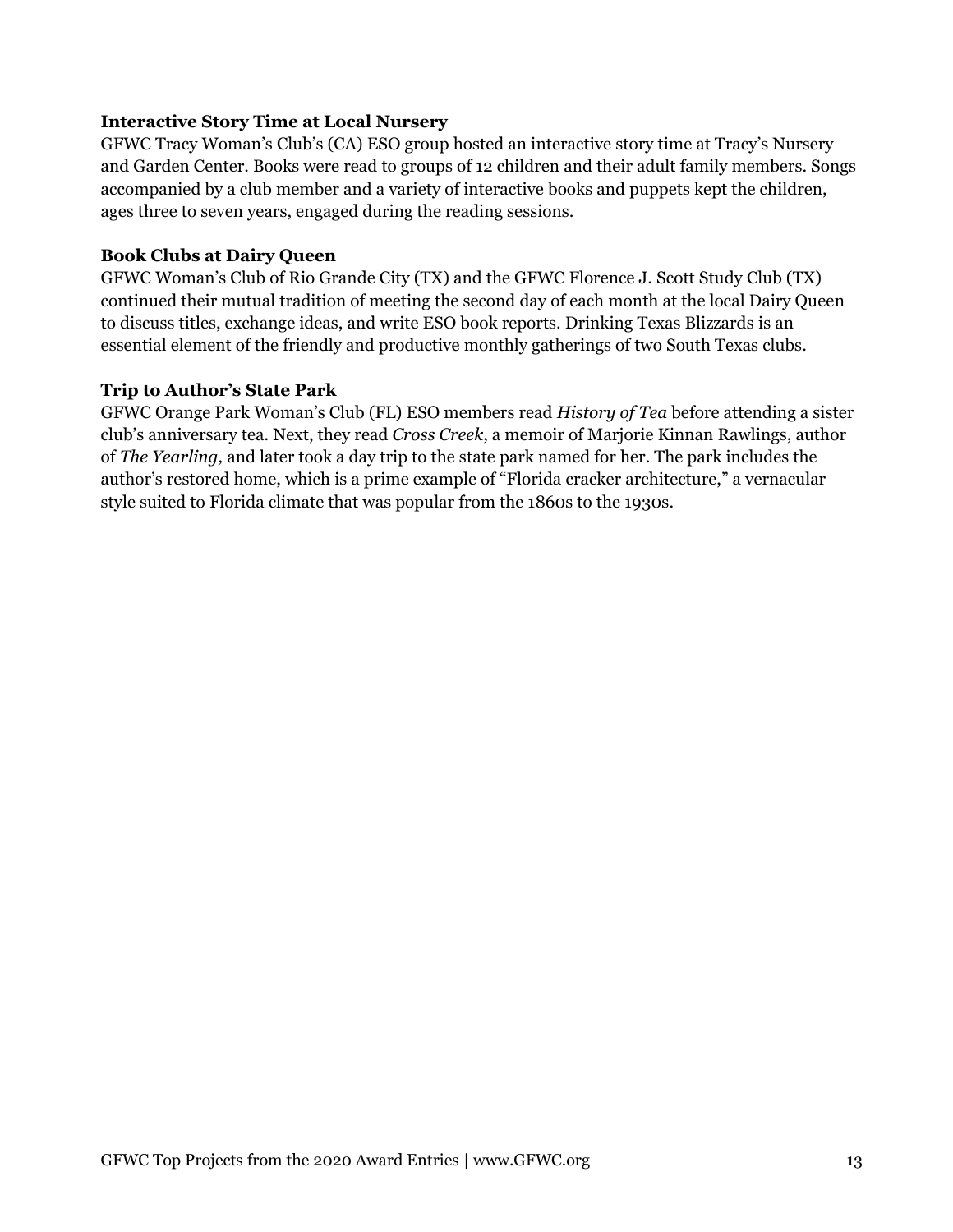

# **HOME LIFE COMMUNITY SERVICE PROGRAM**

## **We Fidget A Lot**

GFWC Jubilee Woman's Club (AL) designed and created throw-sized pillows adorned with different items such as ribbon, fleece, and buttons, plus sensory activities provided by pockets, zippers, and buckles. The pillows provide comfort to anyone who benefits from focused sensory tasks. Posting photos and directions on Facebook provided others with the information on how to make Fidget Pillows.

# **Operation Warm: Take One, Leave One**

GFWC Mississippi Juniorette Diamonds (MS) noticed that there were students without coats. To fill the need, the Diamonds set up a coat rack across the street from the Junior High School. Advertising on social media opened the project to the public so that anyone in the community was welcome to participate. Members monitored the rack each day after school, to replenish with additional coats as needed.

## **Sleep in Heavenly Peace**

GFWC Lake City Women's Club (MI) members learned that young children in their community did not have beds to sleep on, but instead slept on the floor or sofa. In one weekend, all 30 members worked with volunteers to build 10 beds in a local parking lot. Not only did this open the community's eyes to the need, but many people also stopped to help put the beds together.

## **The Sandwich Brigade**

GFWC Wampanoag Women's Club (RI) coordinated with The Boys and Girls Club to help provide a safe place for teenagers to gather. The teens had designated time for homework, sports, games, dinner, and to have someone they can talk to who will listen. The members provided sandwiches, cookies, fruits, and drinks each month.

## **The Unicorn Fund**

GFWC Ossoli Circle (TN) supported the Unicorn Fund, a charitable organization that helps underprivileged children in Tennessee and runs a secondhand store to provide much-needed resources. Members collected household items and clothing to donate to the Unicorn boutique throughout the year. Additionally, at Christmas, members donated 150 shoebox gifts and other toys that were distributed to children in need.

# **Family Feud**

GFWC Century Club of Amsterdam (NY) paired with The New York Oncology-Hematology Center in Amsterdam to host 76 cancer survivors, their guests, nurses, and doctors to celebrate National Cancer Survivor Day with a Family Feud theme. After a nutritional lunch, guests formed "family" groups and played for prizes.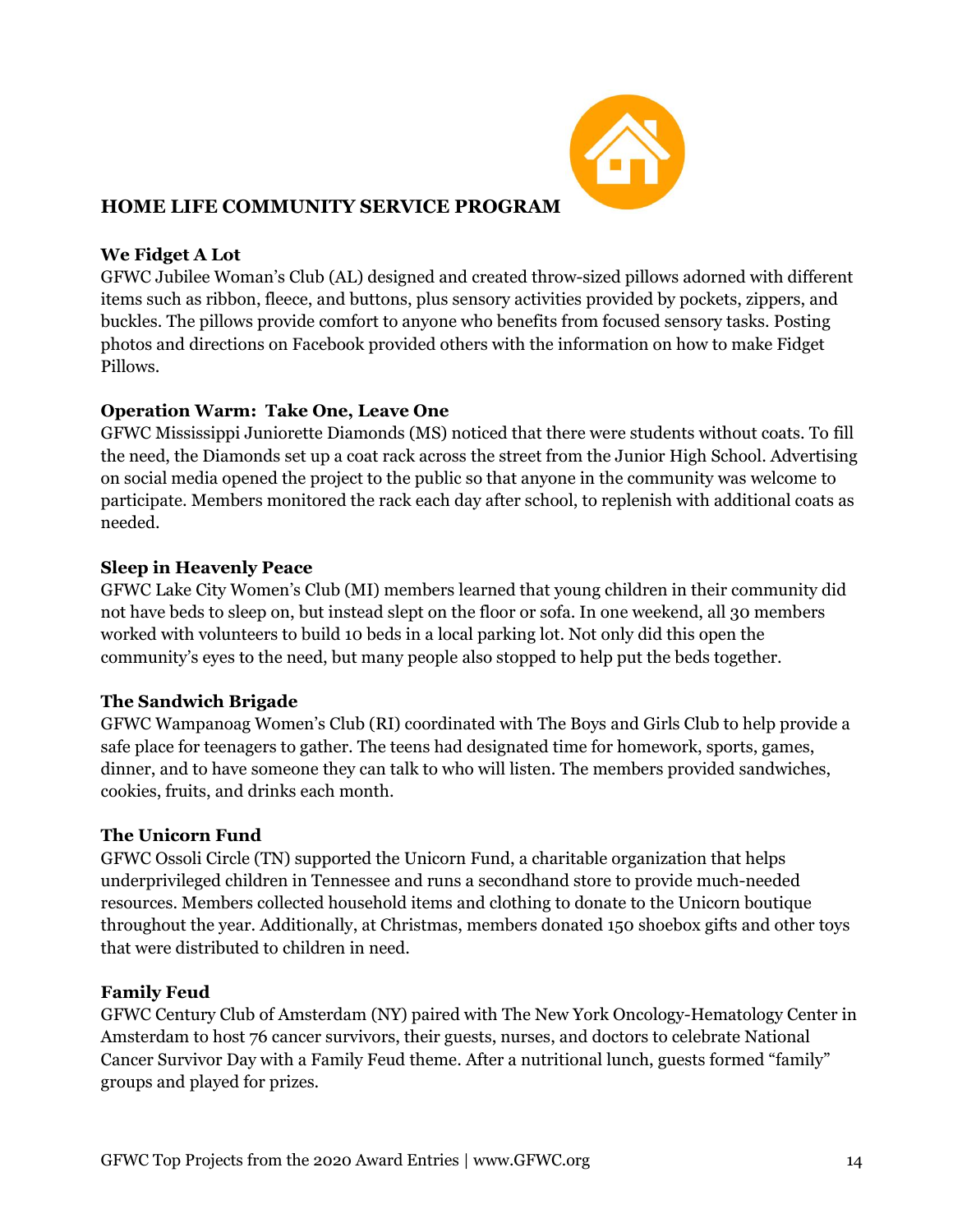## **Comfort Backpacks**

GFWC Woman's Club of Rock Hill (SC) donated Comfort Backpacks to the Rock Hill Police Department Advocacy Program. The backpacks were distributed to children in need due to child endangerment conditions. The backpacks were filled with personal hygiene essentials for the children to carry with them as they moved to a new chapter in their lives.

## **Home Cooking for Health**

GFWC Goochland Woman's Club (VA) promoted healthy living and better nutrition with large, printed, eye-catching cards that included the signature line, "Courtesy of the GFWC Goochland Woman's Club." The cards offered simple and easy to prepare recipes with no more than 5 ingredients. The project was inspired by work in conjunction with the food pantry that promoted good nutrition through home-cooked meals.

### **Helene Foundation Beauty Boxes**

GFWC Junior Woman's Club of Raleigh (NC) gathered items such as cosmetics, jewelry, fuzzy socks, chocolates, personal notes of encouragement, and journal/pen sets to create Beauty Boxes that were given to clients at the Helene Foundation, a non-profit organization that provides support to mothers undergoing cancer treatments.

## **Dignity Quilts**

GFWC Lamoille Women's Club (NV) members, after reading about Dignity Quilts, created quilts according to specifications and donated them to their local funeral home. These quilts are placed over a body when it is removed from a home, hospital, or nursing home.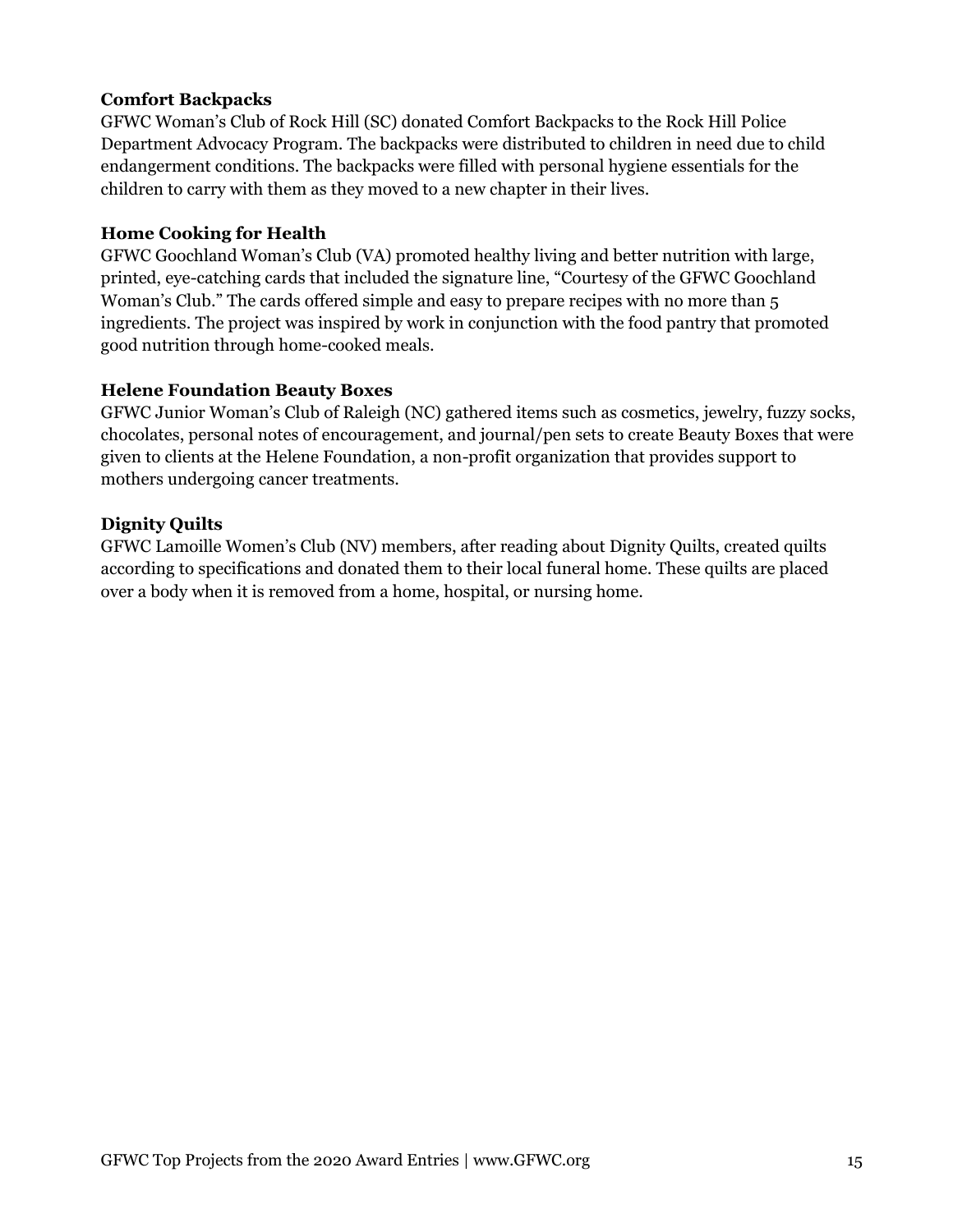

# **INTERNATIONAL OUTREACH COMMUNITY SERVICE PROGRAM**

## **Farm Fun**

GFWC Woman's Club of St. Matthews (KY) created their own Heifer International farm to address global hunger. At each monthly meeting, a lunch was served that featured an animal chosen for the farm (chicken salad, chocolate rabbits, etc.). Members made contributions for their meal based on what would have been spent in a restaurant. The resulting farm included chickens, ducks, geese, goats, alpacas, water buffalos, heifers, rabbits, pigs, goats, honeybees, and fish.

### **Bras for Bucks**

GFWC Woman's Club of Enfield (CT) supported Free the Girls, a non-profit helping sexual trafficking survivors in Africa and Central America establish their own micro-business selling bras. An invite for the event, held at a local winery, was extended to their community using their club's website, Facebook page, newsletter, and the winery's Facebook page. Attendees were asked to bring new/gently used bras. The fun event resulted in 182 bras and three new members!

### **The Belize Connection**

GFWC North Pinellas Woman's Club (FL), after learning about needs in Belize during a presentation from Pathlight, partnered with two other Florida clubs to assist two GFWC Belize clubs. Backpacks, sewing kits, and school supplies were donated, and books were collected for the Belize Juniorettes and students. Members of the clubs are planning a visit in 2020 to deliver these donations to schools.

#### **Children's Holiday Party**

GFWC Ebell Club of Irvine (CA) provided a memorable Christmas for children at the St. Theresa's Orphanage/School in Ensenada, Mexico. Members, friends, two schools, a dance group, the local parish, and community members contributed gifts, food, supplies to make angels, stockings, and hygiene products for the girls. Members drove to the orphanage for a party with games, Santa, and gifts. A monetary donation was also made.

## **Days for Girls International**

GFWC Woman's Club of Tidewater (VA) invited others to help them make Days for Girls kits. Days for Girls increases access to menstrual care in over 100 countries, where girls are not allowed to attend school during their menses due to lack of feminine hygiene. Two sewing guilds and Gamma Pi Society helped make kits that included a drawstring bag, eight liners, two waterproof shields, two pairs of underwear, washcloth/soap, Ziplock bags, and instructions. Over 100 kits were made.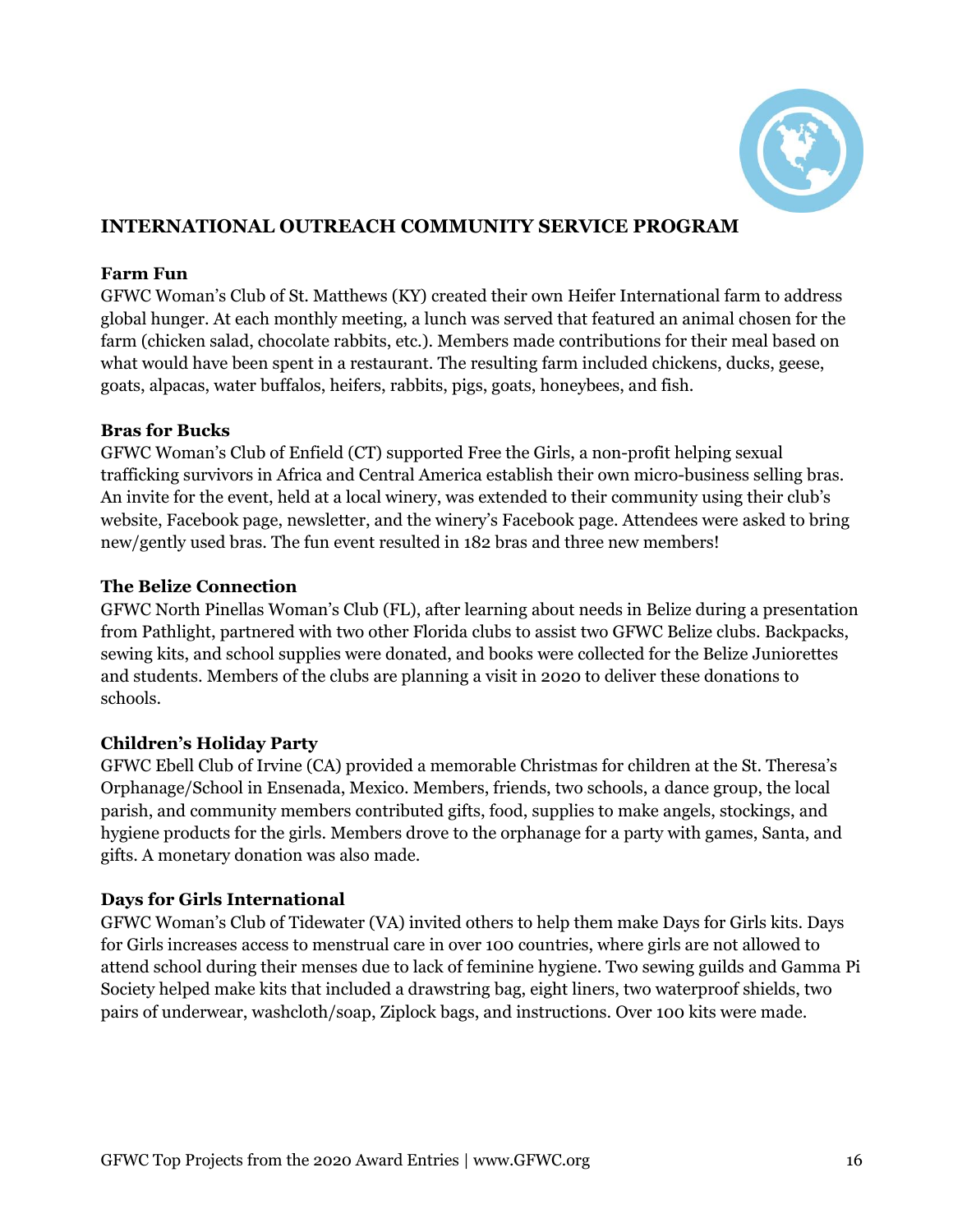# **The Global Village Project Tea**

GFWC Atlanta Woman's Club (GA) supports an intense tutorial program for girls ages 7-18 in the Atlanta refugee community so they can successfully integrate into local schools. Each quarter the club hosts a tea where the girls present a program to show their progress to their parents. Members provide decorations, tea, refreshments, and a gift bag for each girl.

## **High School UN Model**

GFWC Hudson Woman's Club (NH) assisted the Alvirne High School Model UN by organizing a food drive to collect basic staples for African refugees. Members added peanut butter and other items to complete 12 boxes for the families. One club member assisted students by providing transportation to the church where families picked up the boxes.

# **Human Trafficking Education**

GFWC Woman's Club of Elkins (WV) worked with UNICEF USA to educate their community on Human Trafficking. After consulting with Project Rescue for current information and learning about the issue, the chairman presented a workshop for her club. She also presented information on teen trafficking at West Virginia Girls State. Handouts, with information on how to recognize possible victims and unsafe situations were provided at the events and local schools.

# **School Safe Zones in Kenya**

GFWC Wake Forest High School Juniorette Woman's Club (NC) officers met with Church World Service representatives to learn about their mission to build new schools or upgrade existing ones, and they decided to engage their members in the effort. The club organized a Share Night at Culver's, a local restaurant, to raise funds, with members serving food and providing tip jars for donations. The event was advertised at their high school and members proudly wore their Juniorette T-shirts at the fundraiser.

## **Sewing Peace**

GFWC Vernon Township Woman's Club (NJ) collected used sewing machines to donate to Sewing Peace using social media and word of mouth. Many donors expressed an emotional attachment to their machines or shared stories about them, but happily made the donation knowing the machines would change the lives of people in developing countries. In all, 56 machines were collected and donated.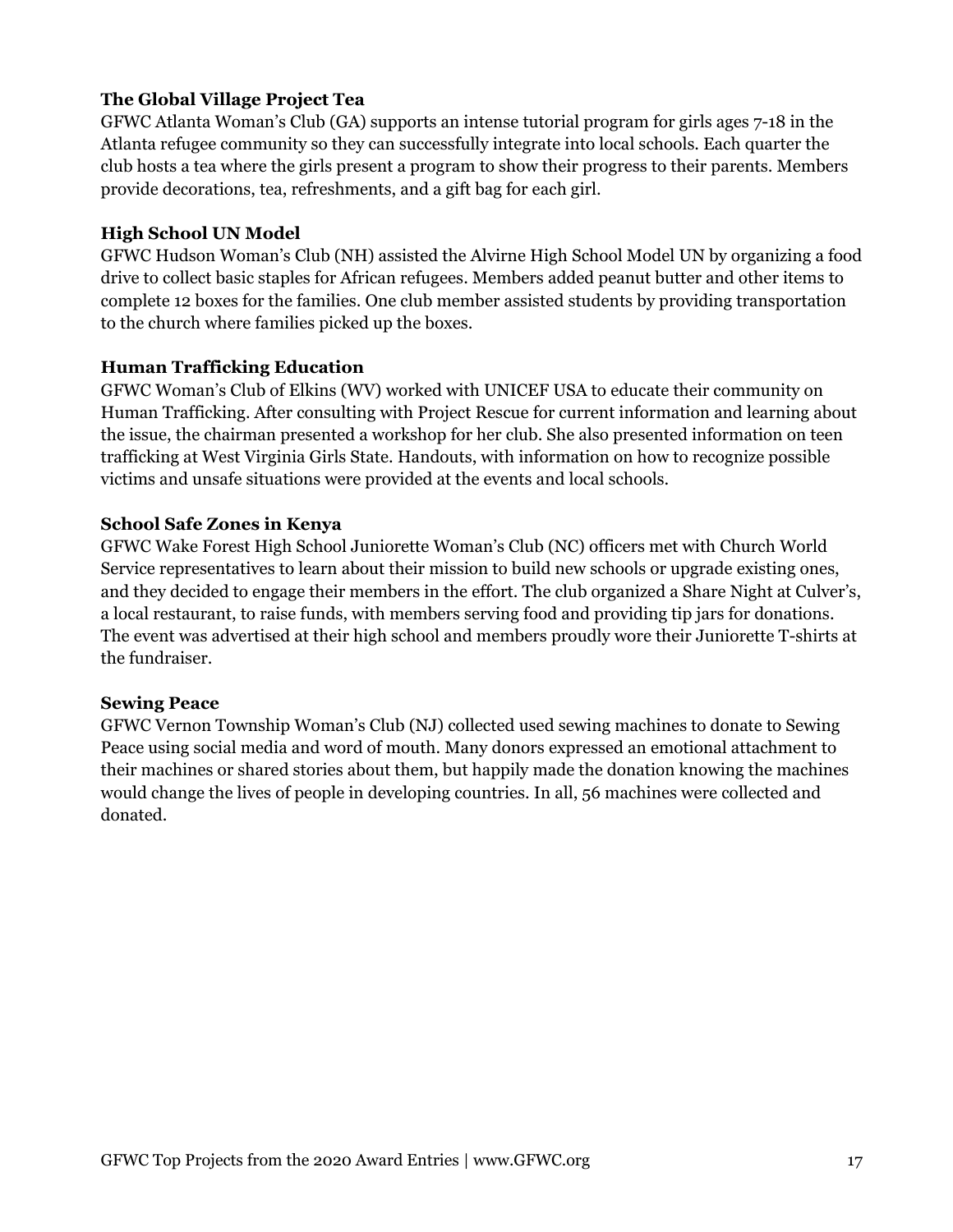

# **PUBLIC ISSUES COMMUNITY SERVICE PROGRAM**

## **Hometown Heroes Banners**

GFWC Hollidaysburg Area Woman's Club (PA) honored local veterans and current servicemen and women by sponsoring 32 Hometown Heroes Banners. Clubwomen created each banner with a photo of the honoree, plus name, rank, military branch, club, and GFWC logo. The Patriotic Banners and new American flags were displayed on lampposts for festivities of Memorial Day through Veterans Day. After banners were taken down, they were presented to the veterans or family members.

## **National Night Out Against Crime**

GFWC Munster Junior Woman's Club (IN) assisted their police department with a National Night Out Against Crime. Members organized months in advance by soliciting sponsorships and distributing posters to businesses. Members arrived early to help with set-up. The event included children's games, bounce houses, magic shows, K-9 demonstrations, a display of emergency vehicles, door prizes, and fireworks. Car seat checks, medication collection and disposal, and safety bingo for the seniors were also offered.

# **Serving Women in the Military**

GFWC Bitterroot Woman's Club (MT) learned that clothing and other items were needed at the only Idaho Veteran's Hospital where women veterans are offered a treatment program for PTSD, substance abuse, and/or military sexual trauma, sometimes in the only clothes they own. Members collected clothes and personal items to help found the Women Veteran Clothes Closet. Learning that some of the women veterans were pregnant, 47 baby showers were held. Other communities in the state are now mirroring this program.

## **Year of Kindness for Homeless Veterans**

GFWC Junior Cyberlinks Club (OH) focused on homeless veterans and adopted the Veterans Haven. Members pledged a year of kindness ensuring something special was done every month. In January, soup, snacks, and hygiene items were delivered; February, pasta dinners and valentine cards were supplied; March, pizza was enjoyed; and in April, Easter Blessing bags were donated. Members also provided Christmas stockings for the holidays. Members loved the opportunity to lift the spirits of these veterans in need.

## **Random Acts of Kindness**

GFWC Murry Woman's Club (KY) performed random acts of kindness for first responders. Lunch was provided for firefighters at two fire stations and for emergency medical technicians at the ambulance service. Gifts and snacks were given to law enforcement agencies and 66 free community Thanksgiving meals were delivered to the city's fire stations.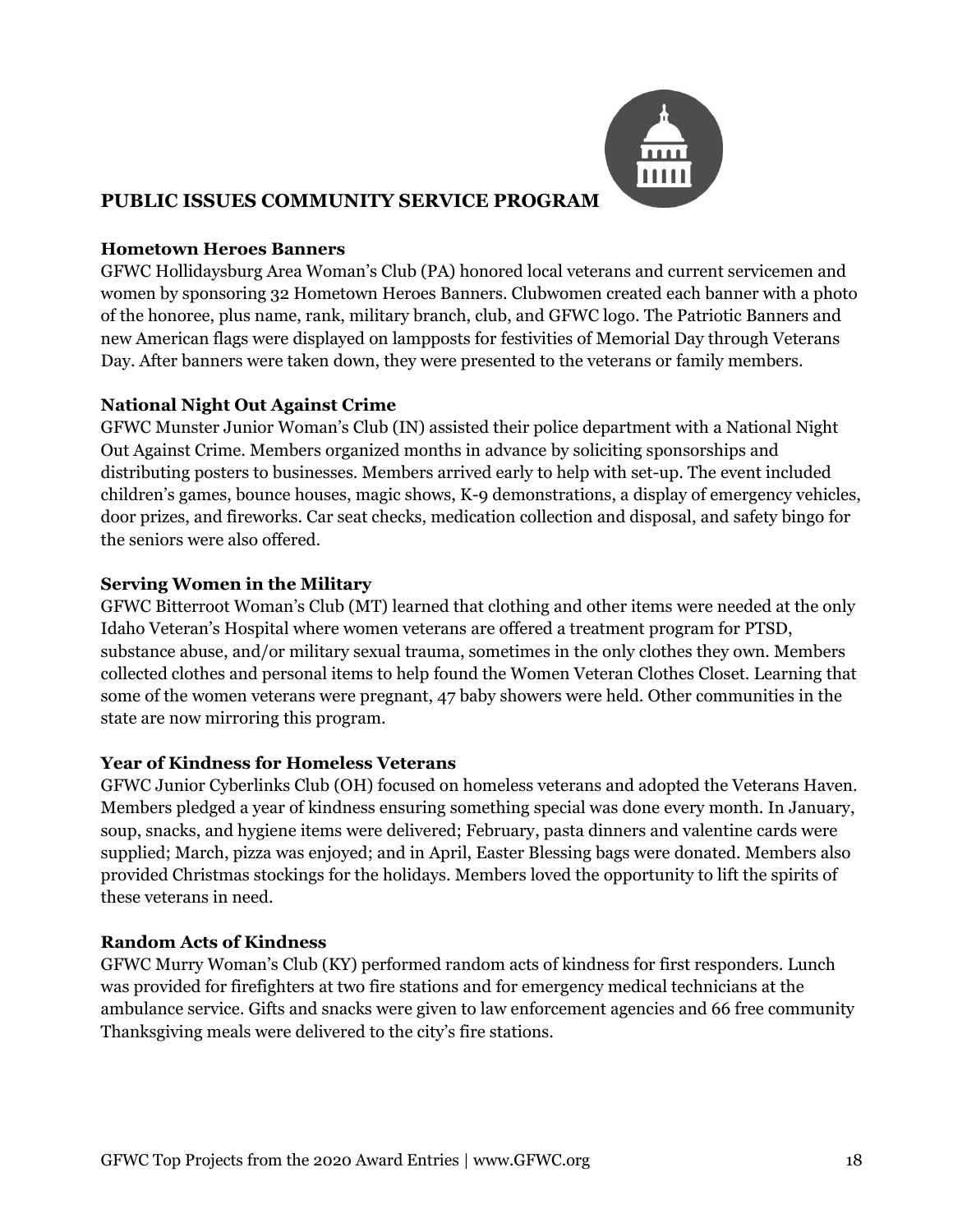## **Monthly Care Package for Soldier**

GFWC Marlborough Junior Woman's Club (MA) supported one area soldier each year with a monthly package sent to the soldier. Members reached out to his family to learn about his interests. They included personal notes from members tucked between homemade cookies. In December, the soldier received two club packages–enough for him to share with members of his platoon. Being remembered with a package from home is so important for our servicemen and women.

### **Appreciation for Women in the Military**

GFWC West Virginia Rupert Woman's Club (WV), in response to the GFWC President's Grand Initiative on Women in the Military, located local community women serving in the military. Winter throws were sent to each with a Christmas card that thanked them for their service, along with small puzzle books, devotional books, and other treats. For the servicewomen, the project was a welcome reminder that people back home care about them.

#### **Hoods for Heroes**

GFWC Woman's Club of Palatka (FL) learned a fireman's cancer risk is one in three. They contacted Hoods for Heroes and learned better hoods were available for \$125.00 each. Knowing that 26 hoods were needed, they got busy with fundraising. The club held several events, bagged groceries for tips, and wrote checks. Not only did they raise enough money to buy hoods for the Palatka firefighters, they also supplied them to the Interlachen Fire Station as well.

### **Martin Luther King Day of Service**

GFWC Dublin/San Ramon Woman's Club (CA) set up workstations on Martin Luther King Day to support the 7 Grand initiatives by: making 25 "Seatbelt Snuggles," a pillow that cushions the pressure of a seatbelt over chemo ports; cutting blankets for Operation Smile and local shelters; writing letters to Blue Star Mothers; and sorting toiletries for shelters. Each member also signed a large banner which was displayed at City Hall for a week.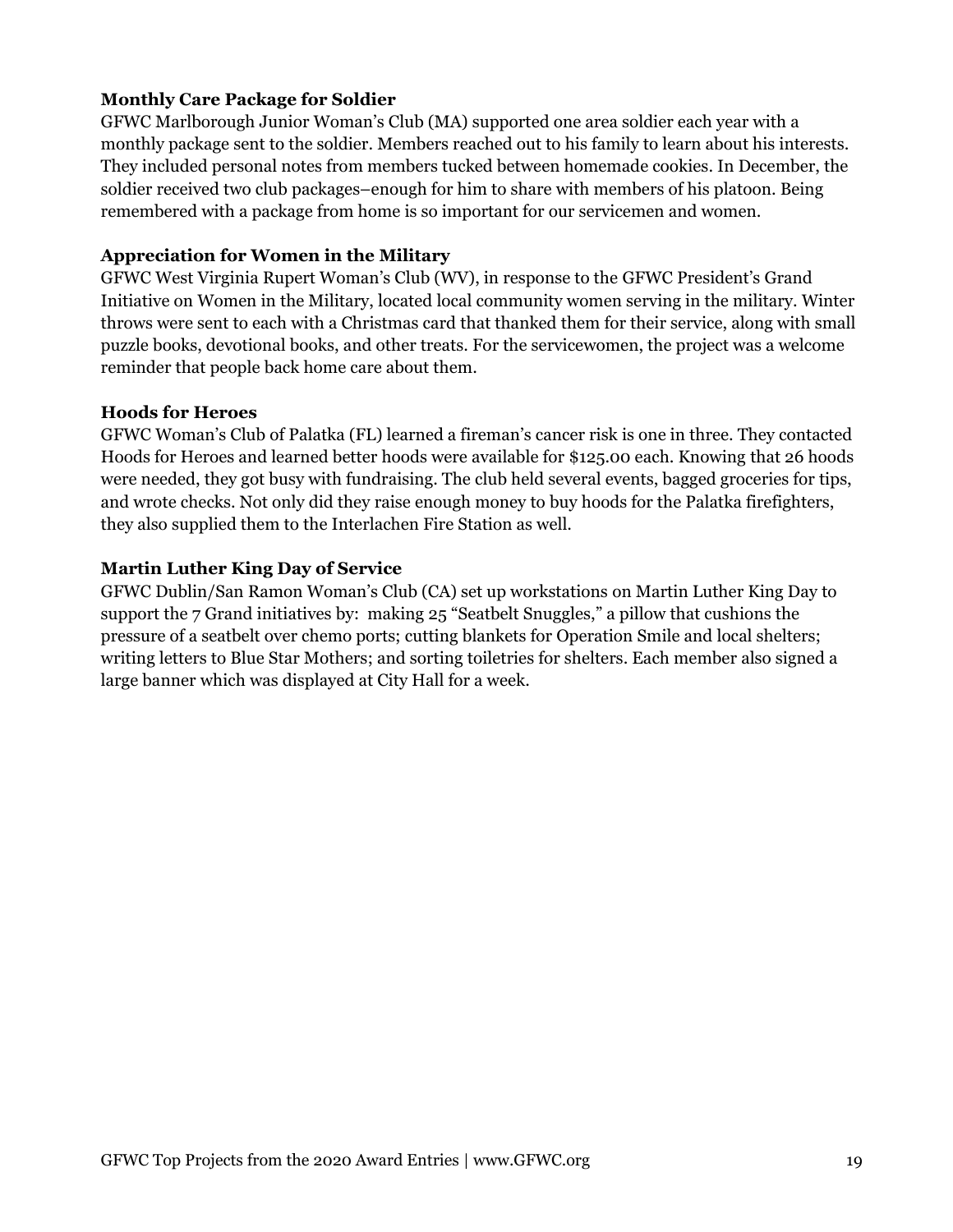# **COMMUNICATIONS AND PUBLIC RELATIONS ADVANCEMENT AREA**

#### **Woman's Suffragist Movement Float**

GFWC Muskego Woman's Club (WI) utilized the city's annual parade theme of 100% Americanism to enter a Woman's Suffragist Movement float. GFWC and club logos were featured on the float along with period-dressed, sign-holding, and sash-wearing members. The club received a first place award for the float's uniqueness and adherence to the theme, raising visibility of the club and GFWC.

## **Color Me Lexington**

GFWC Woman's Club of Lexington (MO) reprinted a coloring book titled "Color Me Lexington," which was first printed in 1977 by the club with pictures drawn by local artists. It tells the history of their town in pictures. They also included information about the club and what they do in the community. This project taught many children and families about the town's history and the GFWC Woman's Club of Lexington.

#### **GFWC Snowperson**

GFWC Eastlake Women's Club (OH) participated in a community project displaying an eight-foot snowperson. The snowperson was designed by the club and included the GFWC logo and the club name. It was painted by a local high school art class. This project was a unique way to engage the community and get the club's name in the public.

### **Mural on GFWC Clubhouse**

GFWC Benson Woman's Club (AZ) celebrated their 100<sup>th</sup> Anniversary in April 2020. To celebrate this milestone, a local artist painted a mural on one side of their clubhouse that depicts the portraits of 13 charter members. It showcases the women on a background of the Arizona flag, with the club name and the year founded. The mural and a GFWC road sign created interest in the mission of the club and another local GFWC club.

#### **Suffragist Program**

GFWC Potpourri Glenwood Club (MN) presented a program on suffragists at their fall get-together that was attended by a member of the local Rotary Club. Impressed with the program and its historical significance, the visitor invited the club to repeat the program at an upcoming meeting of the Rotary Club, which they were glad to do.

#### **Our Story in Video**

GFWC Northboro Junior Woman's Club (MA) created a promotional video to present at their September Potluck Dinner and at the Apple Pie Café during Northborough's Annual Harvest Celebration. Photographs, arranged to the song "You've Got a Friend in Me," highlighted the club's projects and showed the fun and camaraderie enjoyed by members while working together in the community.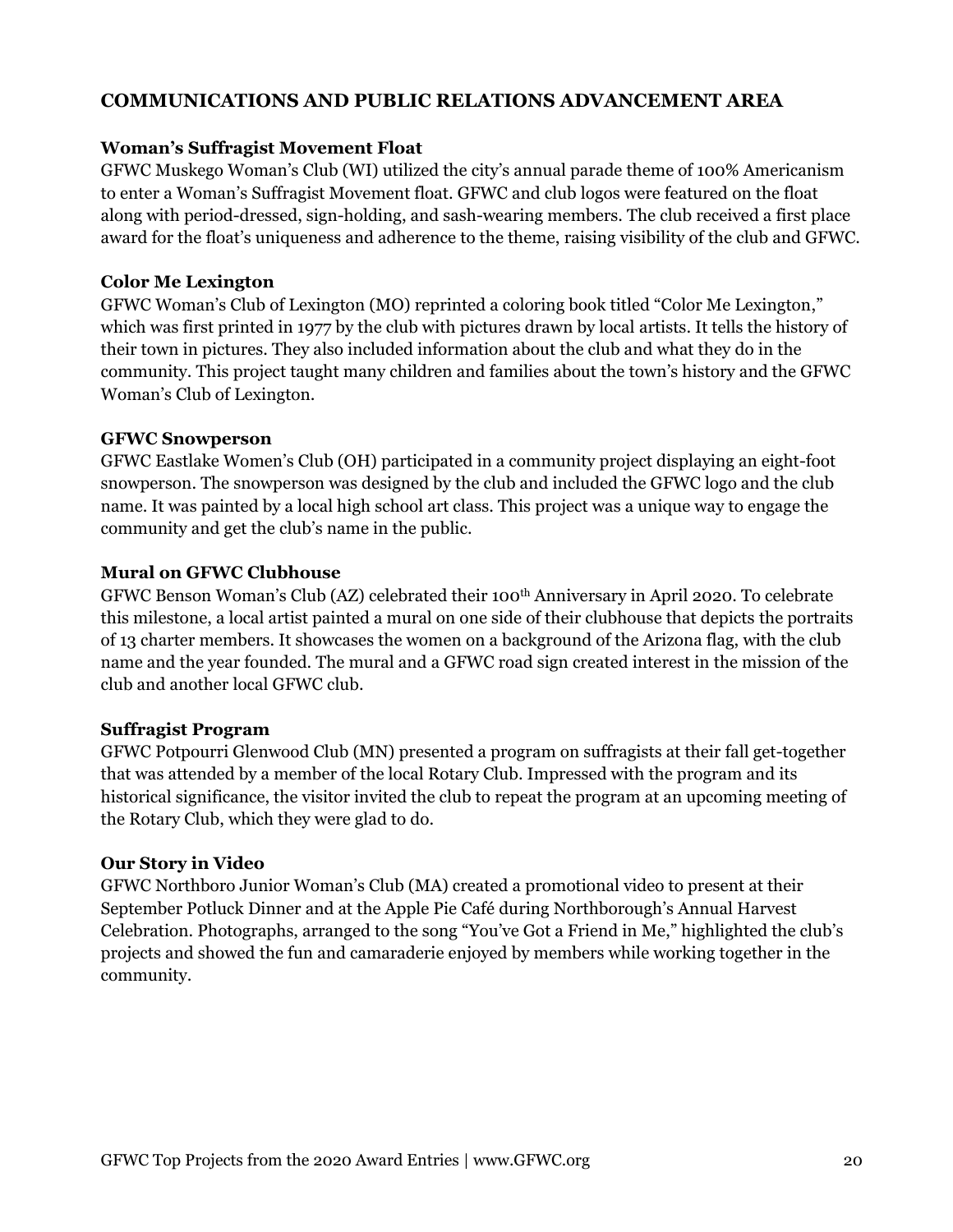## **Networking and Partnering**

GFWC Woman's Club of Arlington (NJ) takes every opportunity to share their rich club history and projects with town residents and the broader community through in-person and online communications. The club also partners with several community organizations, which has increased prospective club membership. Handwritten notes add a personal touch to their efforts to welcome and encourage women to attend meetings and events.

#### **Website and Social Media**

GFWC Woman's Club of Fullerton (CA), founded in 1902, utilizes a variety of social media platforms to reach out to the community, including Instagram and Facebook, which are updated weekly. They also continue to update and expand their website, which caught the attention of Ocean Subaru of Fullerton, after being optimized for search engines. The local business was so impressed by the projects highlighted on the club's website that they donated \$57,383 to the club's "Share the Love" campaign.

### **4th of July Community Celebration**

GFWC Lutz Land O'Lakes Woman's Club (FL) raised club awareness with their  $4<sup>th</sup>$  of July Community Celebration and Parade by utilizing multiple strategies to promote the event that offered a run/walk, live auction, cake and pie contest, Honorary Mayor competition, and free tents for community sponsors. Street banners and social media posts on Facebook and Instagram advertised the event, while T-shirts, a club membership tent, and customized winner ribbons provided promotional opportunities at the event.

#### **Library Display**

GFWC Joyce Wargo Reading Club (IN) promoted their community involvement in various programs and projects, including ESO, by organizing a library display using funds from a GFWC Membership Grant. In their creative display, the club exhibited many artifacts including the club banner, highlighted books read, and emphasized that the club was more than just a book club. Club brochures and bookmarks were provided for visitors to take as a giveaway.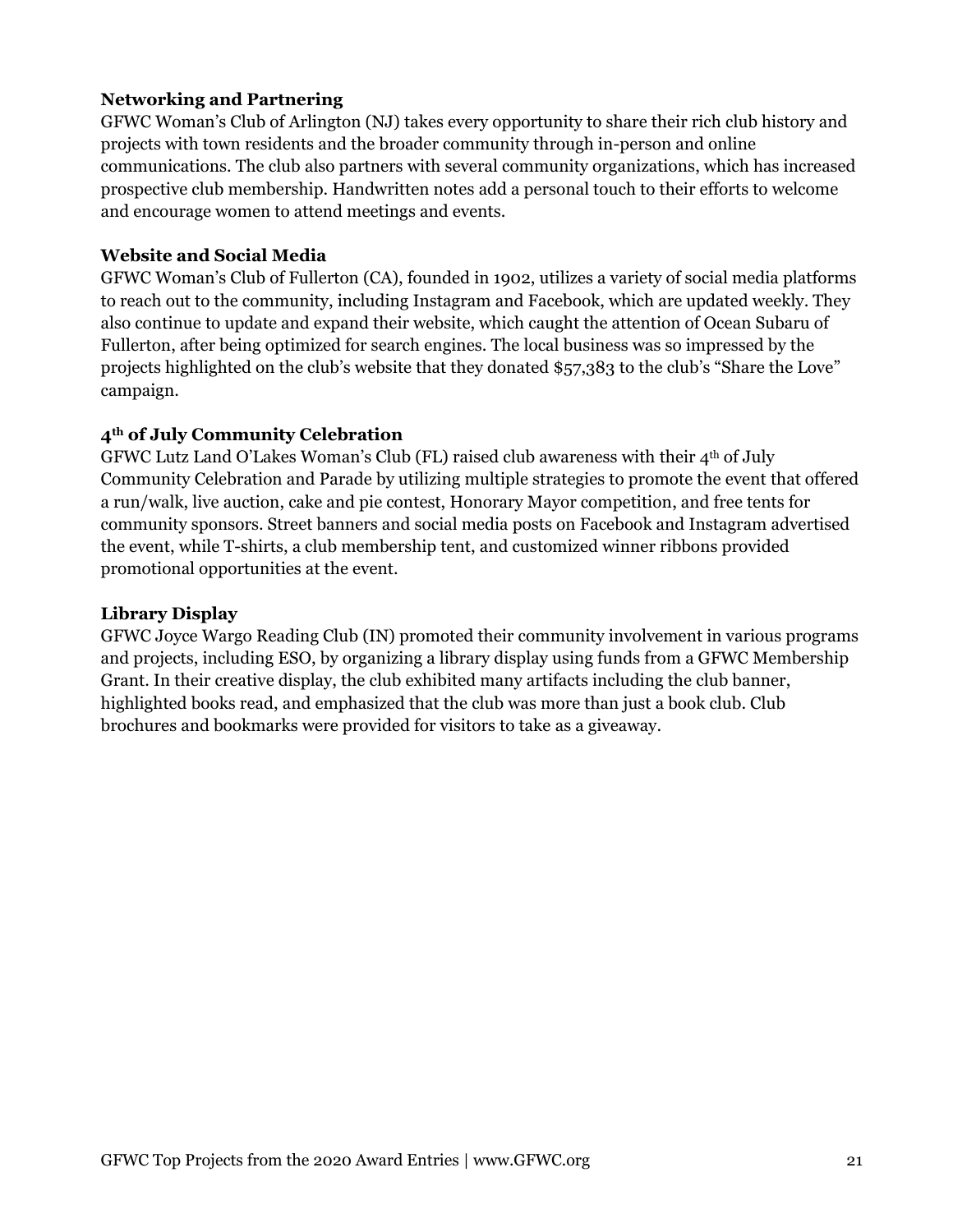## **FUNDRAISING AND DEVELOPMENT ADVANCEMENT AREA**

#### **Calendar of Historic Women – Unique Calendar Sale**

GFWC Laramie Woman's Club (WY) celebrated women of historical significance to Wyoming by researching, preparing, and selling a unique calendar. The 15-month calendar featured photographs and information about the accomplishment of these pioneering women. The calendar also contained photographs of current club members in period costume, including a descendant of one of the historic women.

### **Speedy Fill and Squeaky Clean – Service Station Attendants**

GFWC Papillion Junior Woman's Club (NE) partnered with a local convenience store and volunteered as gas pump attendants on Saturdays for a month. The club members pumped gas and cleaned windshields for customers. The convenience store owner donated one cent for every gallon of gas sold during the month, and customers donated by placing money in a decorated container.

## **Golf Around Town – Golf Themed Fun Day for the Community**

GFWC Swartz Creek Woman's Club (MI) worked with local businesses to create a "golf course" throughout town. Each business sponsored a "hole" on the course and created a unique game to be played at that location. Course maps and score cards were distributed at the park, and as players finished the course, cards were returned at the park. Winners received prizes, and everyone had the opportunity to bid on silent auction items and play games of heads or tails.

### **What's The B-U-Z-Z? – Adult Spelling Bee**

GFWC Murray Woman's Club (KY) sponsored an adult spelling bee. Teams of three paid an entry fee to participate. Others in attendance paid an admission fee. Teams could purchase a "spelligan" or pay to pass on a word (prices were lower if purchased in advance). In the first three rounds, an eliminated team could pay to re-enter the bee.

## **Dinner for a Week – Local Restaurant Raffle**

GFWC Woman's Club of Perry Hall (MD) held a Dinner for a Week opportunity. Local restaurants donated gift cards. Enough gift cards were donated to award three levels of prizes, each consisting of a week of dinners.

#### **Stock Your Cellar – Wine Raffle and Silent Auction**

GFWC Junior Woman's Club of Raleigh (NC) held their annual Stock Your Cellar Wine Raffle. Bottles of wine were donated by local wine retailers, restaurants, and wineries. The drawing took place at a local restaurant, which donated a percentage of the evening's sales to the club. A silent auction of donated merchandise was conducted at the event and online.

#### **Havana Nights – Style Show and Luncheon**

GFWC Woman's Club of Aransas Pass (TX) held its annual style show luncheon. The theme was Havana Nights, and the event included a salsa dancing demonstration, the latest spring fashions for the family, and a Cuban meal. A local television anchor served as emcee for the 500 guests. Nearly 50 baskets and other prizes were raffled.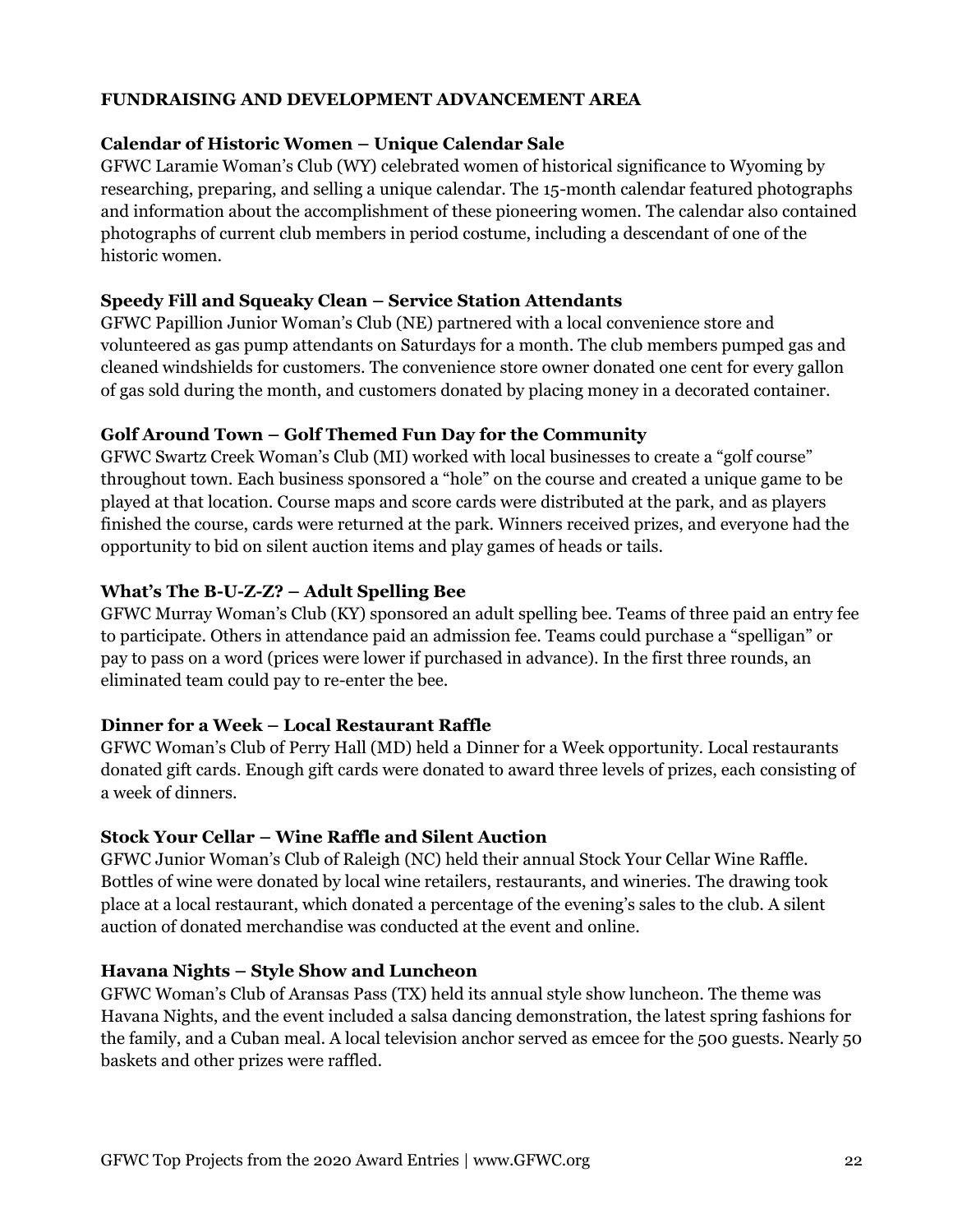## **Barktoberfest – Pet Festival**

GFWC Munster Junior Woman's Club (IN) held its fifth annual Barktoberfest at a local bark park and began the day with a Bark for Life Walk. The event included door prizes, a basket auction, vendors, activities, demonstrations, a costume contest, and photo opportunities for guests and pets.

## **Tailgate Treasurers – Sports Raffle**

GFWC East Springfield Junior Woman's Club (OH) took advantage of a game between rival teams to springboard a raffle project. The prize package included tailgating items and two tickets to the game. The winning ticket was drawn on Facebook Live.

## **Get Your Butts Over Here – Smoked Meats Sales**

GFWC Jubilee Woman's Club (AL) set out to find a fast fundraiser. They worked with a local store that is known for delicious food and Boston butts. The project was held on the weekends of the Super Bowl and the 4th of July. Members printed tickets, took orders, and scheduled pickups.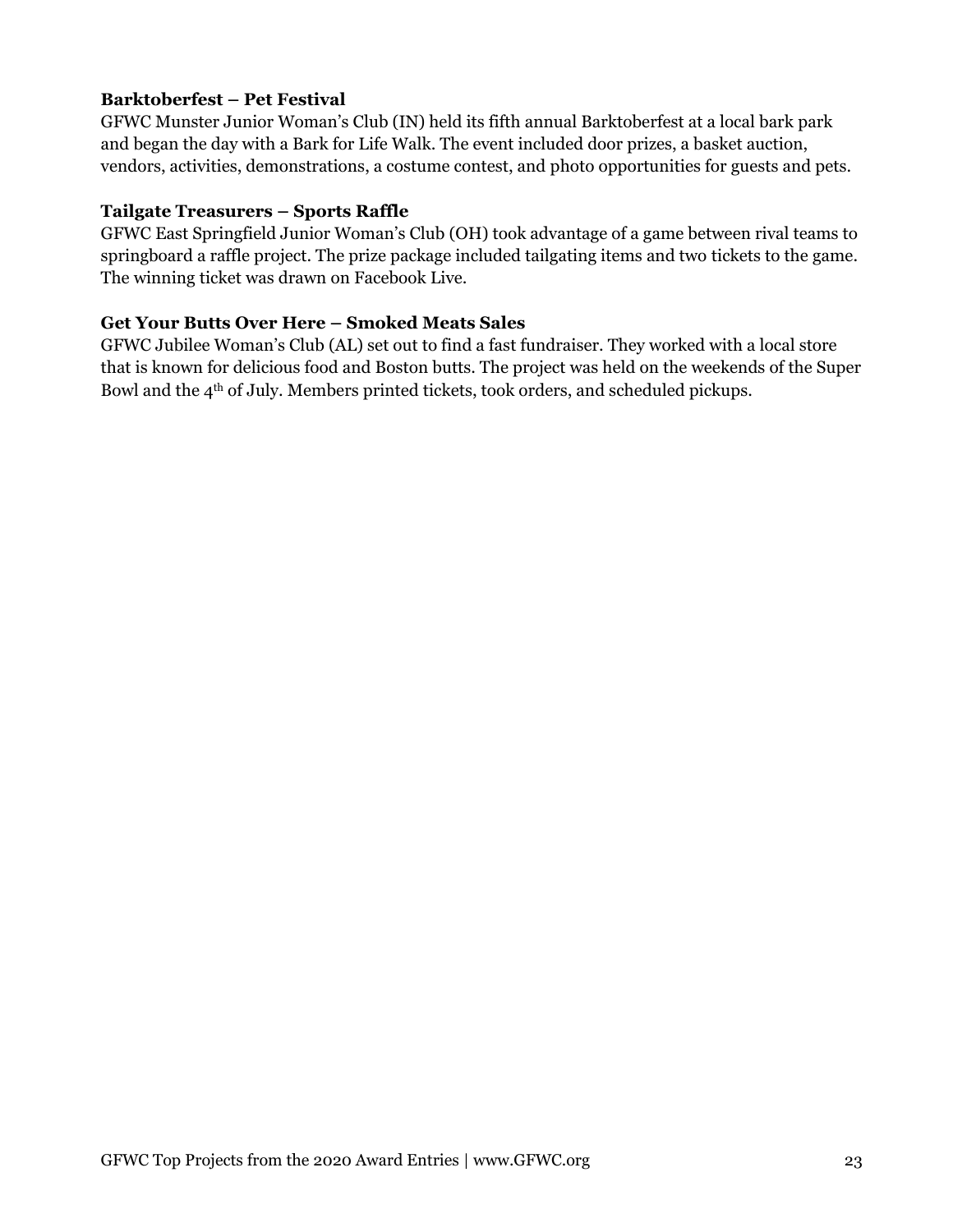# **LEADERSHIP ADVANCEMENT AREA**

## **Planning is Key**

GFWC Orangevale Women's Club's (CA) Executive Board created a Strategic Plan to guide the club into the next decade. Specifically, the plan considered community needs and determined what types club projects to implement to meet their service goals.

## **Working Together**

GFWC Four Corners Junior Woman's Club (FL) set a club goal in 2019 to become more visible and active in their two closest communities. They met with the city managers to determine how their club might partner with them. By the end of the year, there was ongoing communication and interaction among the two cities and the club.

### **Preserving History**

GFWC Morris Woman's Club (IL) moved their club documents to Google Drive to increase accessibility for officers and members. In addition to governing documents and current club materials, the effort also ensured the preservation of prior minutes and treasurer's reports, and other records provided by past club presidents.

## **Stepping Up when Most Needed**

GFWC of Holden Beach (NC) worked through heartbreak to ensure meetings and events took place despite the unexpected and tragic loss of their club president. Club leaders and members came together to assist in all club activities and to support the clubwoman's family.

## **Bright Ideas**

GFWC Dahlonga Woman's Club (GA) created a club manual that Community Service Program (CSP) Chairmen were able to review for ideas and projects. Even though they had a State Yearbook as a resource, the club thought an easy-to-access manual customized to their needs would be helpful. The book was shared with the club's CSP Chairmen at a workshop at the beginning of the club year.

## **Sharing Club Leadership**

GFWC Woman's Club of Martinsburg (WV) provided leadership seminars that included historical information and an overview of duties. Each member was given the opportunity to fulfill a monthly duty at the club meetings, which engaged all members in building leadership skills and preparing for the club's future.

## **Determined to Grow**

GFWC North Clackamas Woman's Club (OR), which federated in 2018, had lost half their members by January 2019. The remaining members committed themselves to rebuilding the club. To change direction, they dispensed with an executive committee and now utilize all members to make decisions. The position of Secretary is rotated, and instead of donating money they focus on donating time. By becoming member driven, the club has also become more cohesive.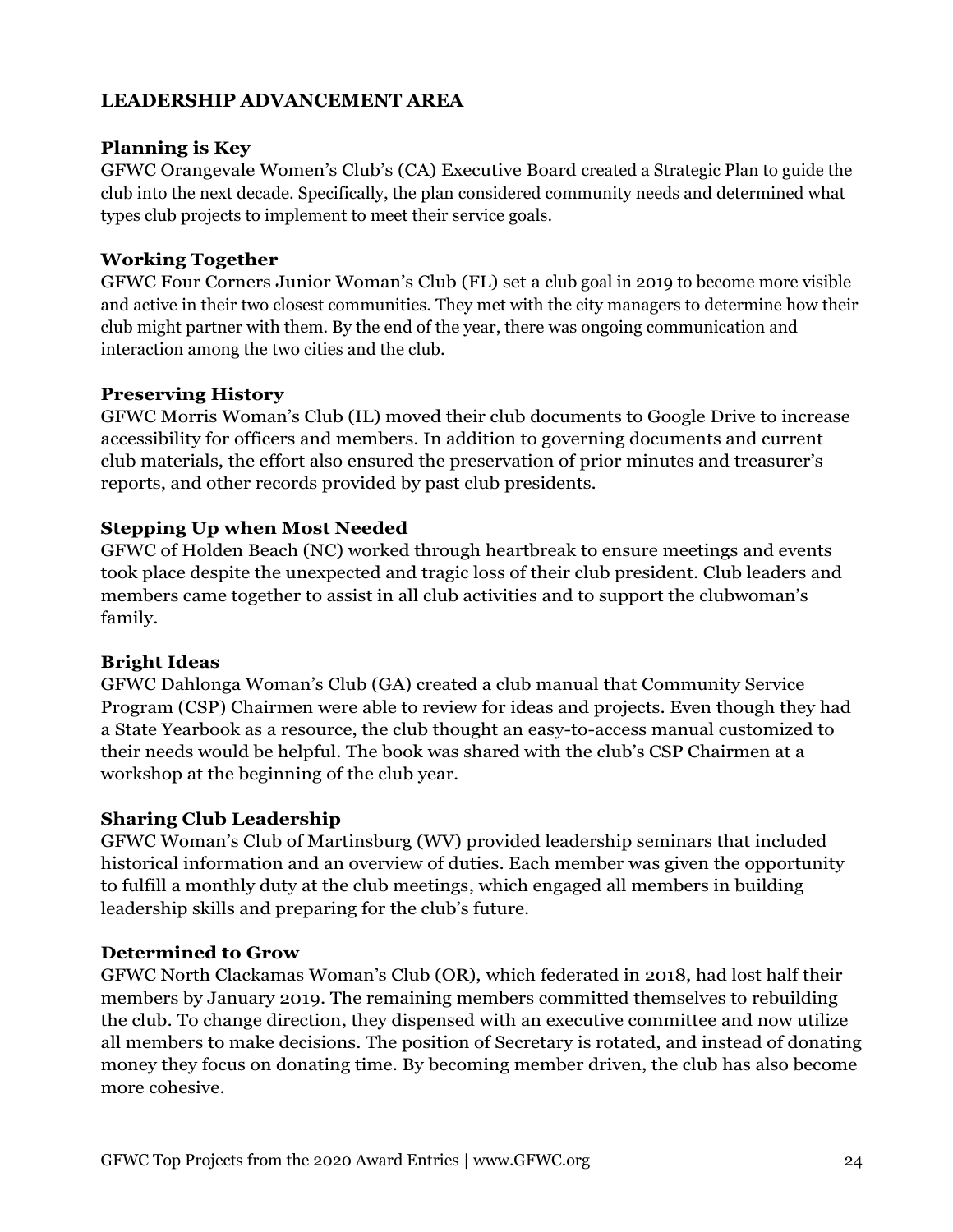## **Educational Tools**

GFWC Ripley Women's Club (OH) incorporated "KEYS" as teaching tools for January to May: K—Knowledge of the Organization, E—Everyone can be a Leader, Y—Yes to New Ideas, and S—Spotlight Member Successes. Members received a sponge as a reminder to "soak up" the lessons. Five mini-lessons were created: You Can't Please Everyone, Don't Let Fear of Making a Mistake Hold You Back, Comparison is the Thief of Joy, Don't Wait Around, and Life is too Short so Do What Makes You Happy.

# **Taking on a New Role**

GFWC Rhinelander Woman's Club (WI) encouraged members to participate in Leadership seminars, apply for GFWC LEADS, and GFWC WI LEADS U. Program graduates were inspired to take on a leadership role in the club, District, or State Federation.

# **Clubwomen Nurture Each Other**

GFWC Maude Martin Study Club (AL) recruited young people to ensure the future of GFWC and their club. They sponsored the GFWC Tri M Juniorette Club and provided leadership education, training, and skills development. The two clubs jointly completed community and fundraising activities. GFWC Maude Martin Study Club selected an outstanding Juniorette member who would benefit from financial assistance and paid her club dues. They encouraged Juniorettes to prepare for future leadership positions.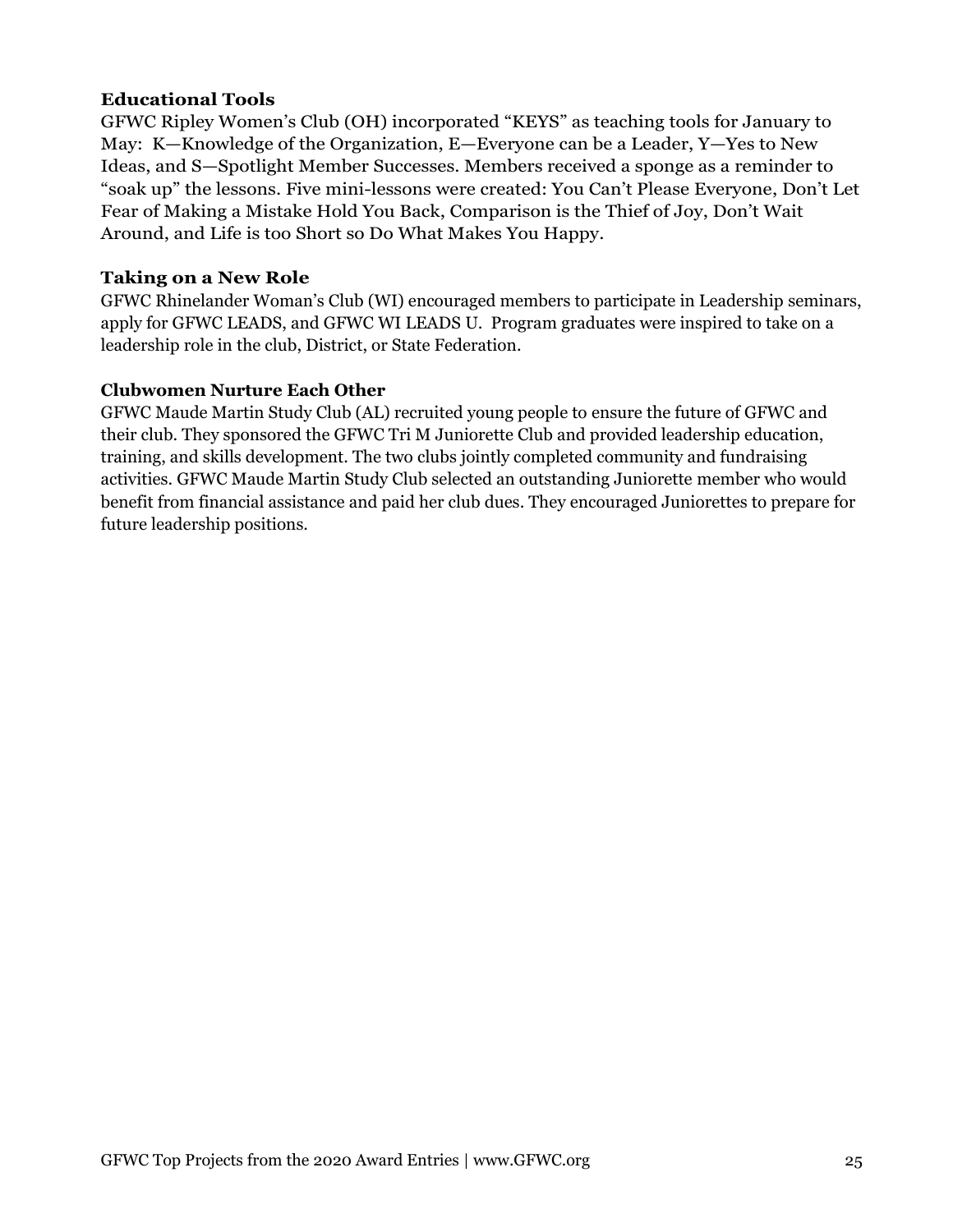## **LEGISLATION/PUBLIC POLICY ADVANCEMENT AREA**

## **Minimize Amount of Single-Use Plastics**

GFWC Woman's Club of Coconut Grove (FL) conducted a plastic-free initiative to minimize the amount of single-use plastics affecting local ecology and marine life. They formed the Florida Plastic Free Coalition, including local businesses, non-profit organizations, and concerned citizens, to work on local and state legislative initiatives to reduce and/or eliminate single-use plastics. They successfully lobbied for passage of a local resolution supporting action by the state legislature. Information on Coalition efforts was displayed in the Florida State Capitol Rotunda.

### **Equal Pay for Equal Work**

GFWC Olympia Woman's Club (WA) hosted a panel discussion on "Equal Pay for Equal Work." Invited speakers addressed various topics including equal pay, pay negotiation, business planning, and the Equal Rights Amendment. The club gave partner organizations an opportunity to set up information tables so attendees could learn about local resources.

### **Women's Historical Calendar**

GFWC Laramie Woman's Club (WY) spearheaded efforts of GFWC Wyoming to create a Wyoming Women's Historical Calendar marking the 150<sup>th</sup> anniversary of women's suffrage in the state, recognizing that Wyoming was the first state to grant the vote to women. To produce the calendar, members researched and compiled information about prominent Wyoming women, and they found individuals to pose as these women for the calendar.

#### **Postcard Posse**

GFWC Woman's Citizenship Club (CO) is in an area with limited Internet service. To communicate with legislators about bills included in GFWC's Brand Initiative, "Recognize the Red," the club became the Postcard Posse. The club purchased and stamped postcards and held three postcardwriting parties where members wrote postcards to state senators and congressman representing their area. Members asked legislators to support the 3D Gun Safety Act, Miranda's Law, and the Violence Against Women Reauthorization Act.

## **Students Preparing for Legislative Action**

GFWC Woman's Club of West Covina (CA) worked with the local high school to provide a program that asked students to review proposed legislation, debate the legislation, and determine how they would vote if they had the opportunity. The club also provided a pizza party to the students to thank them for their participation.

## **Vaping Among Teens Resolution**

GFWC Juniorette Diamonds of Picayune (MS) worked with their advisors and the Mississippi chapter of the American Heart Association to formulate a proposed resolution dealing with the subject of vaping among teens. The resolution was unanimously approved at the GFWC Mississippi State Convention in April 2019 and was forwarded to the GFWC Resolutions Committee.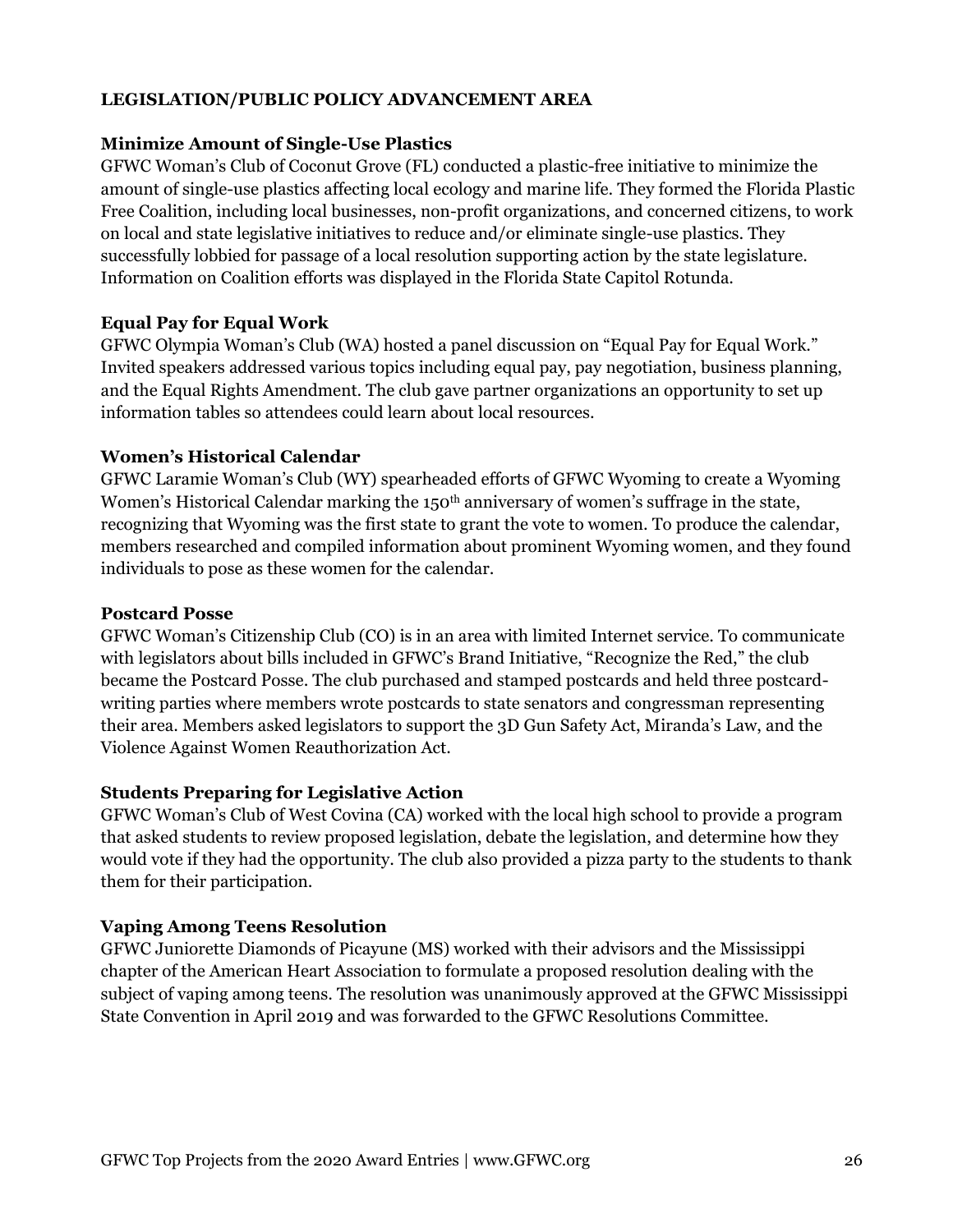## **Legislative Issues**

GFWC Dedham Junior Woman's Club (MA) devoted an entire club meeting to an issue of legislative importance. The meeting focused on domestic violence awareness and prevention and included a dialogue on legislation that was needed at the local and state level. Members also discussed the Violence Against Women Reauthorization Act of 2019 and wrote postcards to legislators advocating for the passage of the Act.

### **Petition to Support Miranda's Law**

GFWC Northwest Suburban Woman's Club (IL) decided to send a single petition asking their congressman to support the passage of the Miranda Vargas School Bus Act instead of sending individual postcards. The petition measured 2' x 3', and traveled to several club events so all members could sign it in red. This method of gathering the members' signatures also allowed clubwomen the opportunity to discuss and understand the proposed legislation.

### **Legislation and Public Policy Priority**

GFWC Holden Beach Woman's Club (NC) made legislation and public policy a club priority. Discussion of GFWC's legislative work was held at their new member orientation. New members were given handouts containing local, state, and national legislators contact information, and the town's administrative guide. Members received this information electronically. Legislation and public policy were a feature in their monthly newsletter. The club ensured members were enrolled in GFWC's Legislative Action Center and the GFWC-NC legislative alerts.

### **Keeping Members Aware and Involved**

Three members of GFWC Selbyville Community Club (DE) attend every meeting of the Town Council so the club could be aware of issues being considered and voted upon at the local level. Members who attended the meeting gave reports to club members, allowing them to be involved in specific issues of importance to the club and community. Issues addressed included improvements to the town's infrastructure and traffic safety measures aimed at protecting pedestrians.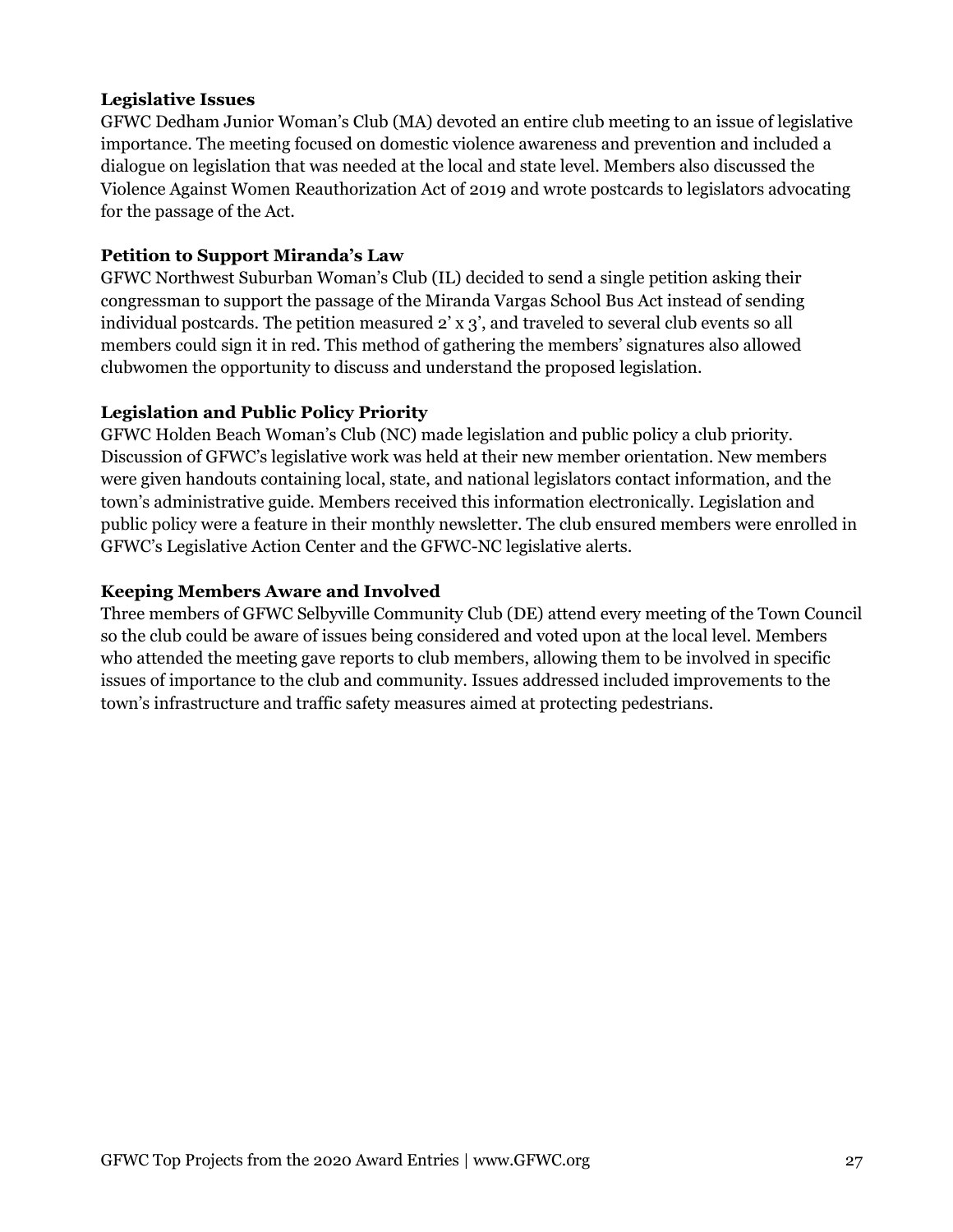## **MEMBERSHIP ADVANCEMENT AREA**

#### **Bee A Volunteer**

GFWC Cartersville Woman's Club (GA) held a recruitment event with the theme "Bee A Volunteer." Bee items were used throughout, from invitations to table decorations and a handbook titled "Bee A Volunteer." A speed-dating format was employed for potential members to learn about the Community Service Programs. The evening ended with a fun game of BEE-INGO and everyone in good spirits and wanting to know more.

## **Use of Social Media**

GFWC Morris Woman's Club (IL) went all out to use social media to showcase their club and recruit new members. The social media platforms included: All-For-Good.org, craigslist, Instagram, Facebook, club website, Google Phone Number, and Text Remind. Text Remind is an educational app that can be used by non-profits to send out text reminders, and it is FREE. They also used Google Drive to make documents accessible to its members.

### **Creative Way to Find New Members**

GFWC Rexburg Civic Improvement Club (ID) took a unique approach to attracting new members. They visited each business in their medium-sized town and asked them to sponsor an employee as a member of the club. The business learned about the club and what they do for the community. Some businesses donated to the club, as well as giving a sponsorship.

### **Celebrating Member's Contributions to the Club**

GFWC Junior Federated Woman's Club of Chester (VA) added a unique twist to recognizing their Member of the Month. The monthly ballot vote that recognizes a member for going above and beyond is announced as a surprise, when a sign, bearing the club's logo, is placed in the yard of the honored member for a month. The sign enhances the name recognition of the club and is also a great conversation starter.

#### **New Club Member Category - FRIENDS**

GFWC Fort Walton Beach Women's Club (FL) focused on new member recruitment and retention of established members. Recognizing the many obligations and limitations some women have such as home, work, or health issues, the club developed a new club member category: FRIENDS of the Fort Walton Beach Women's Club. FRIENDS pay membership dues, participate in annual fundraisers if they can, support the President's Project, and encourage new membership. In return they receive the monthly newsletter, a name tag, and club manuals.

## **Themed Membership Drive**

GFWC Platte City Study Club (MO) held an October themed membership drive in a church fellowship hall. The theme was GFWC County Fair. They set the room up in four sections: personal creations, crafts, games, and refreshments. Guest enjoyed looking at quilts and other items made by members and playing old-fashioned fair games like ring toss. Fall inspired refreshments were served and the room was decorated with fall décor.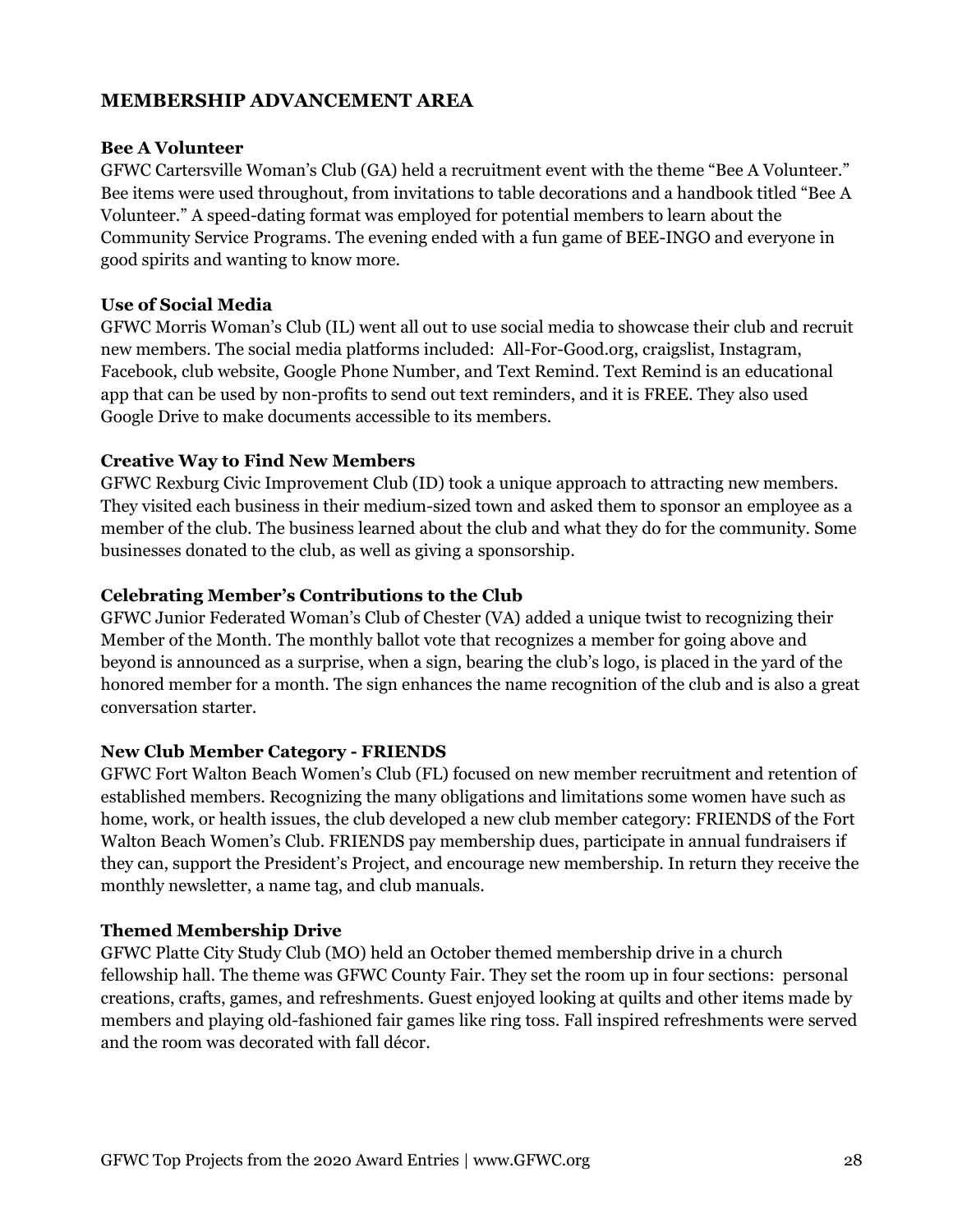## **Recruitment with a New Twist**

GFWC Woodford County Woman's Club (KY) tried a different approach to recruiting new members. To reach out to younger members, they distributed "Let's Get Together" invitations at the Annual Twilight Festival. The informal gathering highlighted the many ways the club serves their community in a relaxed setting. The club had eight new members join after attending the Get Together.

## **Coffee and Cookies Gatherings**

GFWC Woman's Club of Raleigh (NC) held monthly Coffee and Cookies Gatherings for prospective members. These were informal events where current and new members were able to share information with guests. They explained the mission and structure of The Woman's Club of Raleigh, GFWC-NC, and GFWC. Guests were given literature about the club and invited to the next general meeting. Guests were also given a bookmark with the Collect for Clubwomen printed on it.

#### **The Day the Teddy Bears Have Their Picnic**

GFWC Northboro Junior Woman's Club (MA) used their year-end club meeting in a creative way to encourage members to return. Each member brought a much-loved Teddy Bear or other stuffed toy to introduce as their guest during roll call. Teddy Bear themed decorations were used. Each member was asked to bring an additional new teddy bear to the meeting to be included in donation bundles for children in foster care.

### **Juniorette Membership Drive and Mixer**

GFWC Warren Juniorettes (OH) maximized promotion of their membership campaign. To make students aware of their kickoff event, flyers were posted around school inviting those interested in attending. Information was also posted on Facebook and other media outlets. At the event, club brochures, projects, and pictures were displayed, and the club president shared plans for future meetings and projects. Folders, schedules, and brochures were distributed and reviewed with each guest.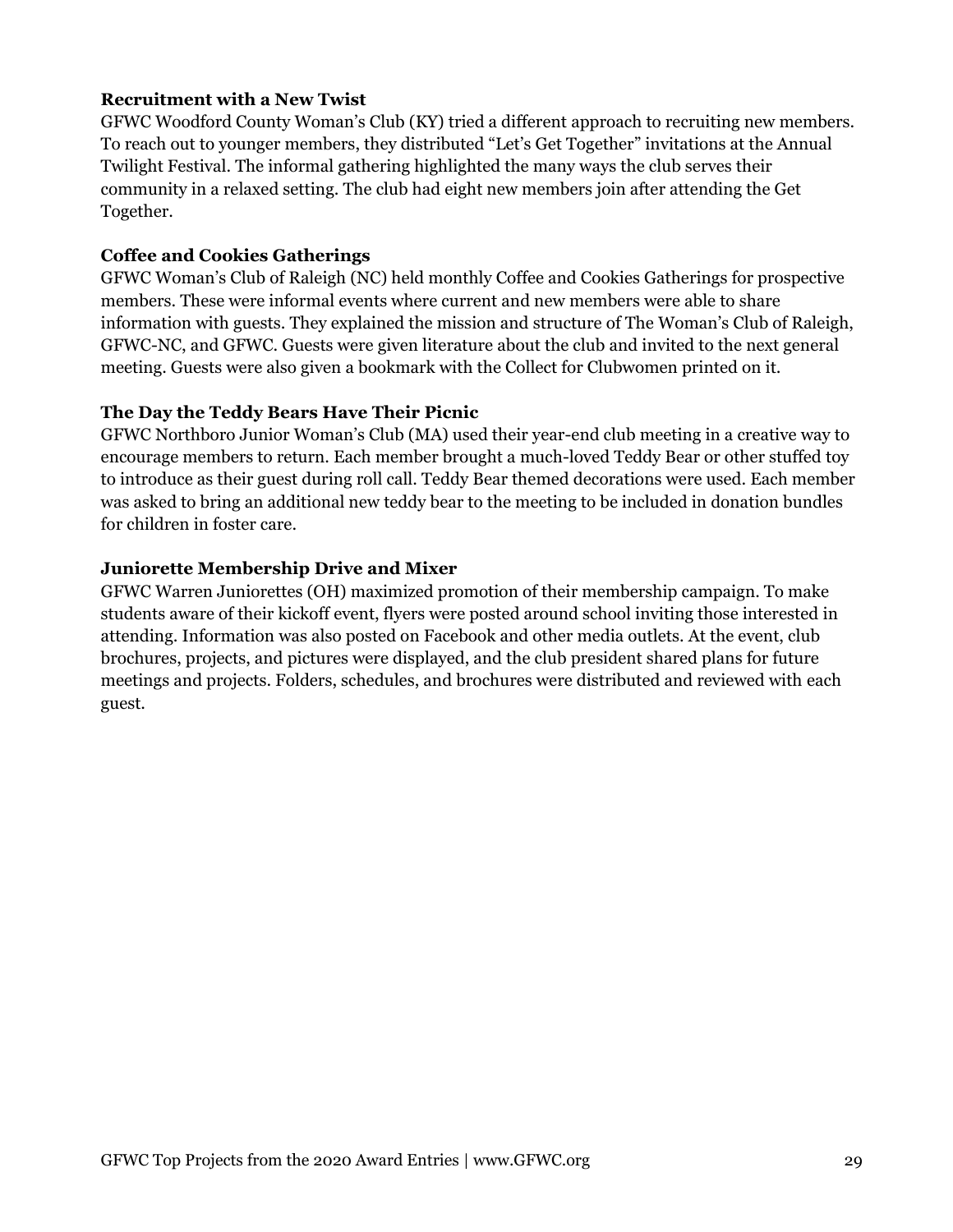## **WOMEN'S HISTORY AND RESOURCE CENTER ADVANCEMENT AREA**

## **Votes for Women**

GFWC Hemet Woman's Club (CA) participated in the Hemet Christmas Parade with a plan to make the public aware of the anniversary of the 19th Amendment. Members dressed in period costume, wore a "Votes for Women" sash, and rode in a convertible in the parade route. They carried suffragist signs and a large banner proclaiming, "Hemet Woman's Club Celebrating 110 Years of Community Service."

## **Service is our "Special-TEA"**

GFWC Kanawha Woman's Club (VA), founded in 1978, counted down the days to May 20, 2019, the 40th anniversary of the club's GFWC Charter. The president's theme, Service is our Special-TEA, inspired the idea for members and their guests to celebrate with an afternoon tea. An authentic tea menu and proper service was researched, and the history and etiquette of royal tea traditions were shared. An oral history highlighting the club's projects and programs over the past 40 years was featured.

## **Scrapbooking Club History**

GFWC Women's Club of Paramus (NJ) spent over 300 hours preserving their club's history with a scrapbooking project. Members worked on current scrapbooks by taking pictures and posting them. For past years, members identified and logged events and photographs chronologically, preserving not only the pictures but the history of the club.

#### **Windows into the Past**

GFWC Miami Women's Club, Inc. (FL) hosted a meeting featuring Bee Hines, the first black woman hired by the Miami Herald as a writer, and preservation leader Enid C. Pinkney, who worked to ensure the role of African Americans in Miami's history is acknowledged. These two "windows into the past" communicated what life was like growing up in Miami from the 1940s to the present day.

#### **Historical Service at the Old Meeting House**

GFWC Bethany Woman's Club (WV) organized an original project for their club and community history: an old-fashioned church service at the Old Meeting House, the first church in their community. The members and guests wore period clothing from the 1800s. To keep with tradition, the worship service was modeled after the time of the original founder, Alexander Campbell. After the service, the club provided refreshments.

#### **A Little History Lesson**

GFWC Evart Woman's Club (MI) members gave a little history lesson at every meeting. To do so, a member chose a famous or well-known local woman and related stories about her life or how she became famous. One member chose Gloria Vanderbilt, the fashion icon and mother of Anderson Cooper, who inherited five million dollars at age 18 months. This project highlighted local history and the strong, interesting women who are part of it.